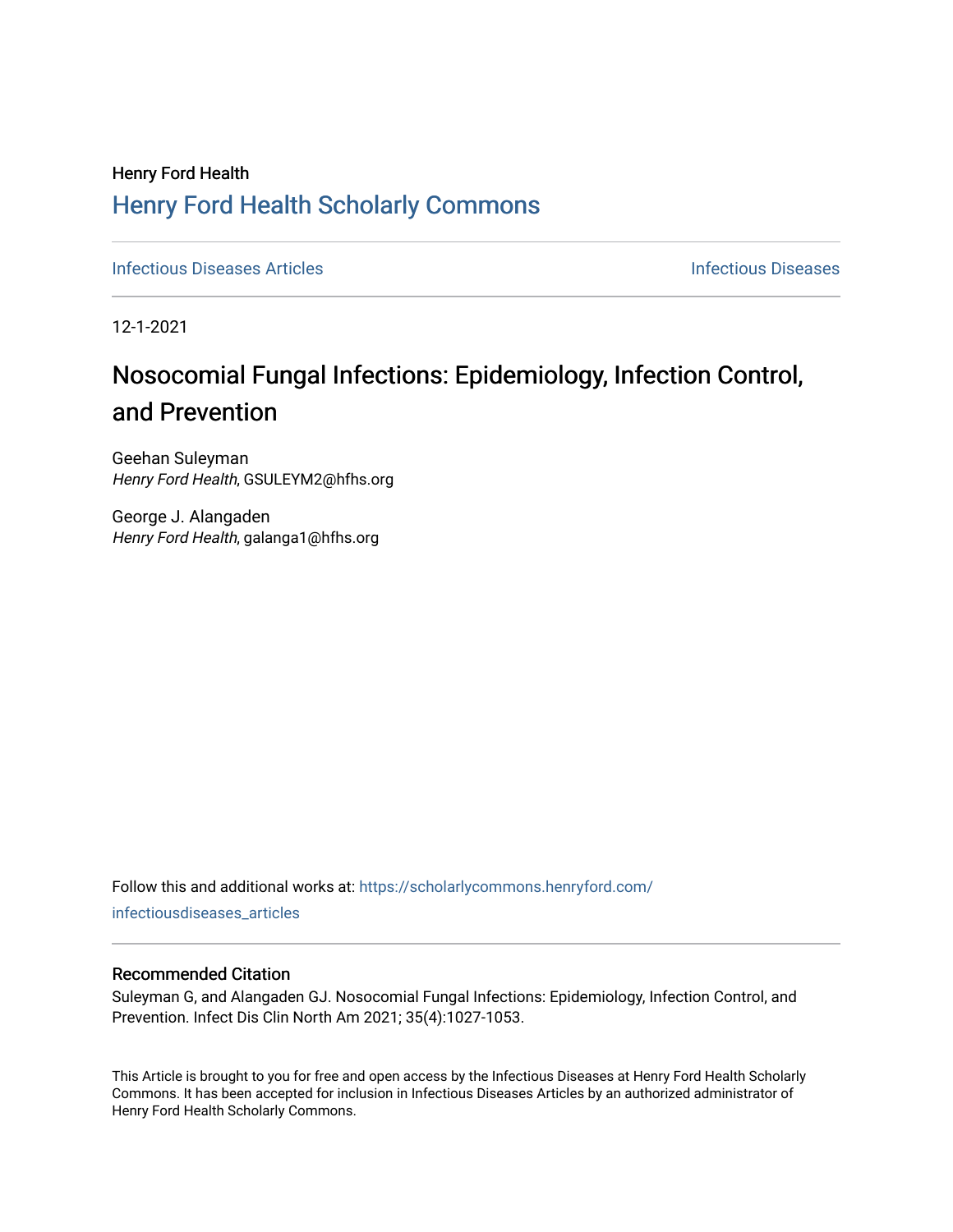## Nosocomial Fungal Infections



### Epidemiology, Infection Control, and Prevention

Geeh[a](#page-1-0)n Suleyman, MD, MLS (ASCP)<sup>a</sup>, George J. Alangaden, MD<sup>[b,](#page-1-1)[\\*](#page-1-2)</sup>

#### **KEYWORDS**

Nosocomial Fungal infection *Candida Aspergillus*

#### KEY POINTS

- Invasive candidiasis and mold infections are a common cause of hospital-acquired infections often related to the use of invasive lines, immunosuppression, and a contaminated environment.
- Traditional culture methodologies may be insensitive for the diagnosis of fungal infections and may require the use of more sensitive nonculture-based testing.
- The control and prevention of invasive fungal infections require a combination of traditional infection control practices, as well as the use of antifungal prophylaxis in high-risk individuals.
- There has been an increase in the rates of invasive fungal infection during the COVID-19 pandemic as a result of gaps in infection control practices and use of immunosuppression for treatment of COVID-19 infection.

#### IMPACT OF NOSOCOMIAL FUNGAL INFECTIONS

There has been an overall increase in fungal health care–associated infections (HAIs). The increase is partly due to the increased population of immunocompromised patients at risk for invasive fungal infection as a consequence of the wider use of treatment modalities, such as hematopoietic stem cell transplantation (HSCT), solid organ transplantation (SOT), and newer immunomodulatory agents ([Table 1](#page-2-0)).<sup>1–3</sup> Moreover, the increasing use of invasive devices, especially central venous catheters (CVCs), has resulted in an increase in nosocomial central line-associated bloodstream infections (CLABSIs) due to *Candida* spp.[1](#page-22-0)[,3](#page-22-1),[4](#page-22-2) Exposure to airborne molds such as *Aspergillus* spp. within the hospital environment has caused outbreaks of nosocomial aspergillosis in severely immunocompromised patients such as allogeneic HSCT re-cipients and neutropenic patients with hematologic malignancies.<sup>[5](#page-22-3)</sup>

<span id="page-1-2"></span>\* Corresponding author. E-mail address: [GALANGA1@hfhs.org](mailto:GALANGA1@hfhs.org)

Infect Dis Clin N Am 35 (2021) 1027–1053 <https://doi.org/10.1016/j.idc.2021.08.002> **[id.theclinics.com](http://id.theclinics.com)** 0891-5520/21/@ 2021 Elsevier Inc. All rights reserved.

<span id="page-1-1"></span><span id="page-1-0"></span><sup>&</sup>lt;sup>a</sup> Infection Prevention and Control, Henry Ford Hospital, Wayne State University, 2799 West Grand Boulevard, CFP Suite 317, Detroit, MI 48202, USA; b Division of Infectious Diseases, Henry Ford Hospital, Wayne State University, 2799 West Grand Boulevard, CFP Suite 316, Detroit, MI 48202, USA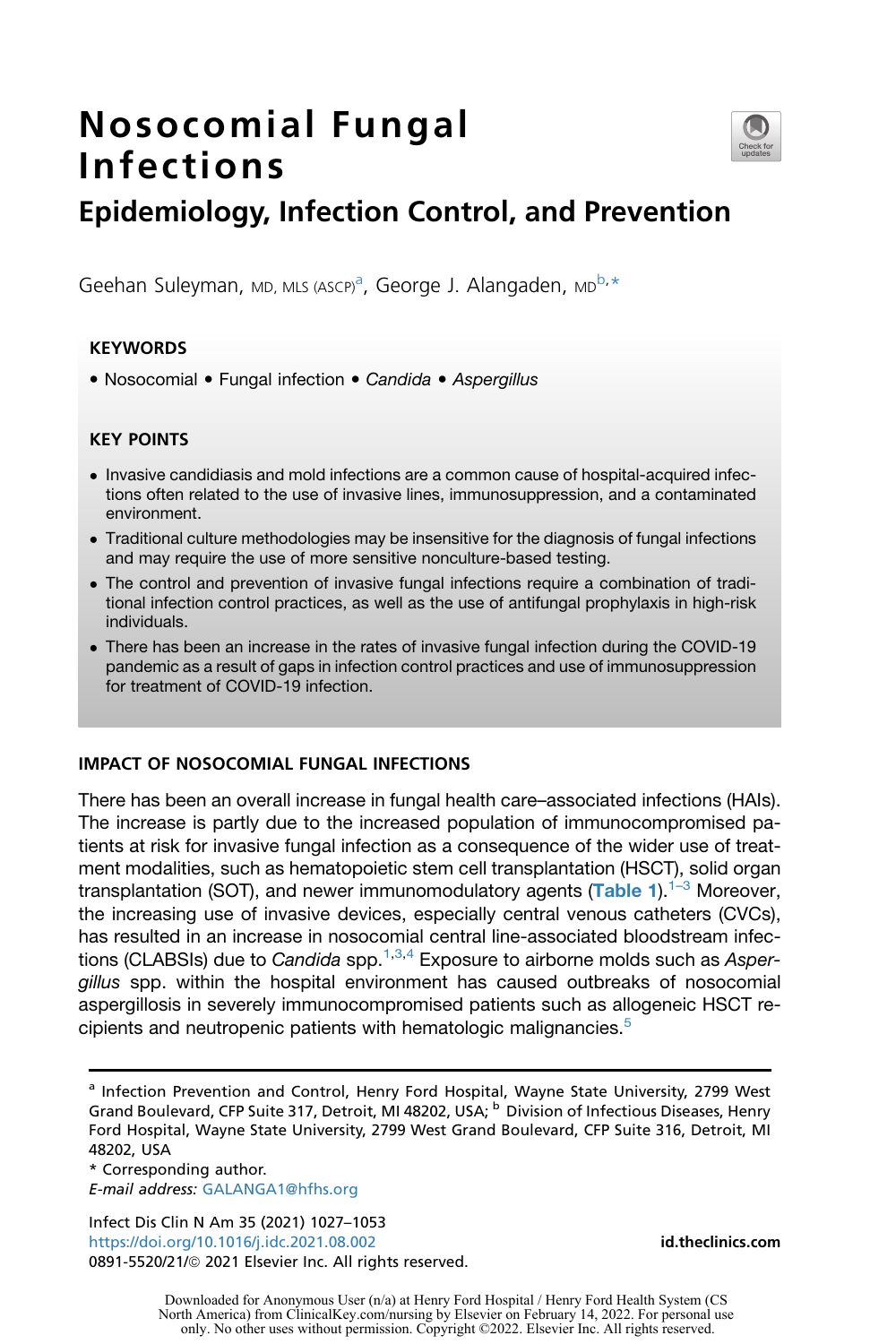### <span id="page-2-0"></span>Table 1Risk factors associated with invasive fungal infections

| Candida                                                                                                                                                                                                                                                                                                                                                                                                                                                                                              | <b>Aspergillus</b>                                                                                                                                                                                                                                                                                                                                          | <b>Mucorales</b>                                                                                                                                                                                                                   | <b>Fusarium</b>                                | Scedosporium                                       |
|------------------------------------------------------------------------------------------------------------------------------------------------------------------------------------------------------------------------------------------------------------------------------------------------------------------------------------------------------------------------------------------------------------------------------------------------------------------------------------------------------|-------------------------------------------------------------------------------------------------------------------------------------------------------------------------------------------------------------------------------------------------------------------------------------------------------------------------------------------------------------|------------------------------------------------------------------------------------------------------------------------------------------------------------------------------------------------------------------------------------|------------------------------------------------|----------------------------------------------------|
| • Acute necrotizing pancreatitis<br>• Abdominal surgery; anastomotic<br>leak; or repeat laparotomies<br>• Broad-spectrum antibiotics<br>• Central venous catheters<br>• Hemodialysis<br>$\bullet$ HSCT<br>• Immunosuppression including<br>corticosteroids, chemotherapy<br>• Malignancy<br>• Mechanical ventilation $>3$ d<br>• Multifocal candida colonization<br>• Neutropenia<br>• Prolonged ICU stay<br>• Prolonged hospitalization<br>• SOT (kidney and liver)<br>• Total parenteral nutrition | • Alemtuzumab<br>• Allogeneic HSCT<br>• Anastomotic complications<br>in lung transplantation<br>• Aspergillus colonization<br>• CMV disease<br>• Corticosteroids<br>$\bullet$ Infliximab<br>• Neutropenia<br>• Older age<br>• Prolonged ICU stay<br>• Renal failure requiring dialysis<br>• Retransplantation<br>• Severe GVHD<br>• T-cell depleting agents | • CMV disease<br>• Corticosteroids<br>• Diabetes mellitus<br>• Echinocandin use<br>• Iron overload<br>• Malnutrition<br>• Myelodysplasia<br>• Neutropenia<br>• Older age<br>• Renal failure<br>• Severe GVHD<br>• Voriconazole use | • Corticosteroid<br>• Myeloma<br>• Severe GVHD | • Corticosteroid<br>• Neutropenia<br>• Severe GVHD |

Abbreviations: CMV, cytomegalovirus; GVHD, graft-versus-host disease; HSCT, hematopoietic stem cell transplantation; IA, intraabdominal; ICU, intensive care unit; SOT, solid organ transplantation.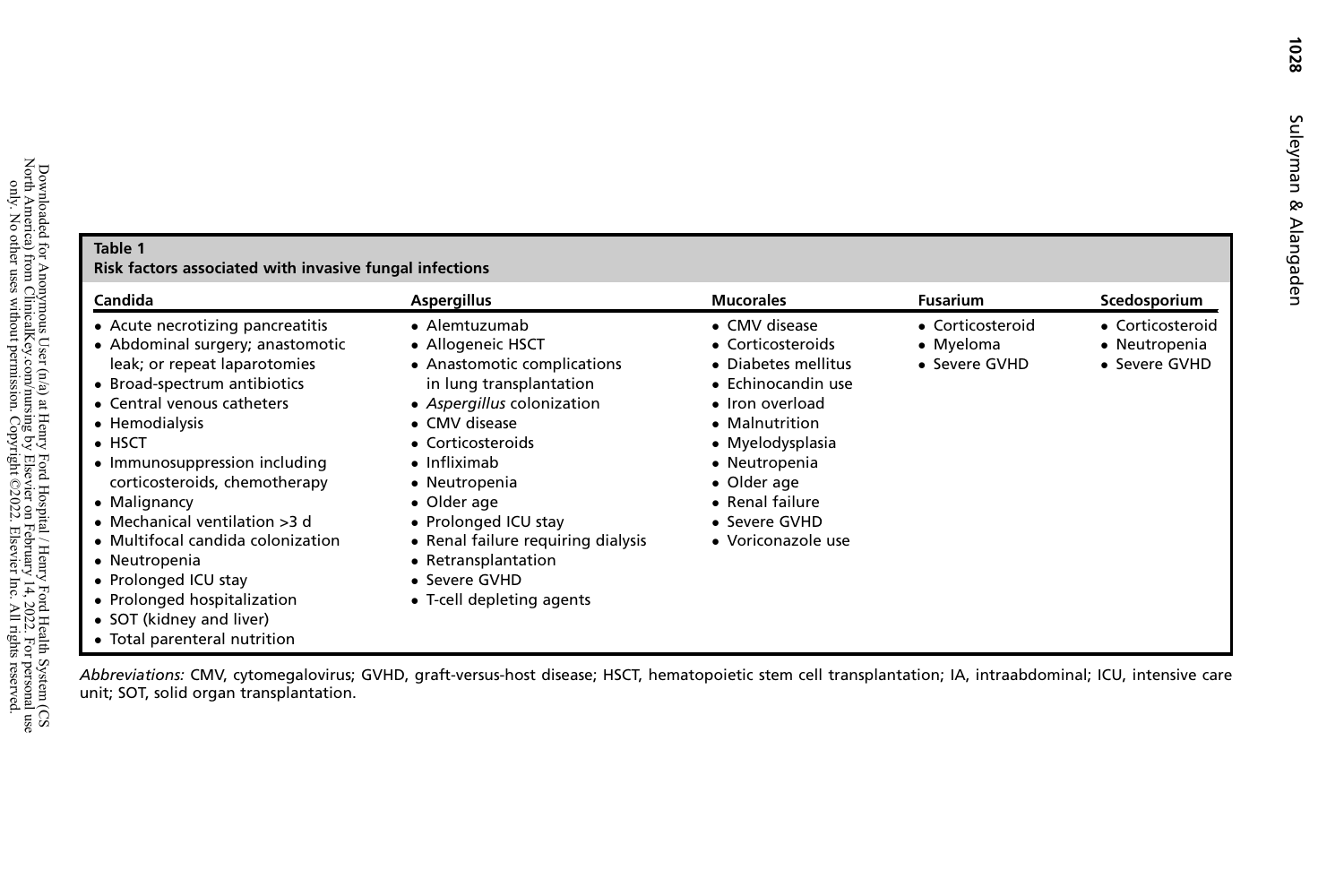*Candida* spp. are associated with serious HAIs, especially in patients in intensive care units (ICUs) $1,3,4,6$  $1,3,4,6$  $1,3,4,6$  $1,3,4,6$  and are one of the most common causes of nosocomial bloodstream infections (BSIs) in US hospitals. $3,4$  $3,4$  It is estimated that approximately 25,000 cases of invasive candidiasis (IC) occur in the United States each year.<sup>[7](#page-22-5)[,8](#page-22-6)</sup> The true incidence of candidemia is likely higher because of the poor sensitivity (approximately 50%) of blood cultures (BCs) for detection of *Candida* spp. Newer automated rapid nonculture-based test (NCT) molecular platforms have improved the diagnostic yield in patients with IC[.3](#page-22-1) *Candida auris*, an emerging multidrug-resistant species that is difficult to identify, has been associated with nosocomial outbreaks and IC globally and in the United States.<sup>[7](#page-22-5)</sup> The attributable mortality for IC, including candidemia, is significant, and the excess health care cost ranges from \$35,000 to \$68,000 for each episode of candidemia in the United States.<sup>[3](#page-22-1)[,9](#page-22-7)</sup>

The incidence rate of invasive aspergillosis (IA) per million persons rose from 32.8 in 2000 to 46.0 in 2013, especially in SOT recipients.<sup>[10](#page-22-8)</sup> Aspergillosis accounted for 59% of all invasive fungal infections and was associated with a 6-week mortality rate of 22% in severely immunocompromised patients.<sup>[11](#page-22-9),[12](#page-22-10)</sup>

Thus, the overall burden of disease caused by nosocomial fungal infections is substantial. Limitations of the current diagnostic tests, the emergence of resistant fungal pathogens, and significant mortality make the prevention of fungal HAIs increasingly important. The epidemiology, risk factors associated with nosocomial fungal infections, and control and prevention strategies are discussed in the following paragraphs.<sup>13-15</sup>

#### COMMON NOSOCOMIAL INFECTIONS CAUSED BY YEASTS Candida spp.

*Candida* spp., especially *Candida albicans*, are part of the human microbial flora; hence, most candidal infections are endogenous in origin. IC, namely, candidemia, disseminated hematogenous infections, or deep-seated infections can occur in immunocompromised patients, such as those with neutropenia, and in critically ill patients. In patients with chemotherapy-induced neutropenia and mucositis, candidemia may originate from the gastrointestinal tract. However, in critically ill patients, the source of candidemia is most likely a CVC colonized by *Candida* spp. from the patient's endogenous microflora or acquired from the health care environment.<sup>[1,](#page-22-0)[3](#page-22-1)</sup> *Candida* spp. have been isolated from environmental cultures of the floor, counter-tops, and other inanimate surfaces in the hospital.<sup>[16](#page-23-1)[,17](#page-23-2)</sup> Patient acquisition and colonization with *Candida* spp. found in the hospital environment and food has been demonstrated.[8](#page-22-6)[,16](#page-23-1) The propensity of *Candida* spp., especially *Candida parapsilosis*, to cause CLABSIs is likely related to this pathogen's ability to form biofilms on catheters.<sup>[18](#page-23-3)</sup>

Overall, *Candida* spp. accounted for 6.4% of 356,633 HAIs reported to the National Healthcare Safety Network (NHSN) at the Centers for Disease Control and Prevention (CDC) between 2015 and 2017.<sup>[4](#page-22-2)</sup> Approximately, 11% of infections in North American ICUs were due to *Candida* spp[.19](#page-23-4) Notably, *Candida* spp. were the most common cause of CLABSIs in the ICU and hospital wards, accounting for 25% and 16.7% of CLABSIs, respectively.<sup>[4](#page-22-2)</sup> The increasing proportion of patients with candidemia in non-ICU settings is possibly due to the presence of long-term CVCs.<sup>[3](#page-22-1)</sup> Additional risk factors for nosocomial candidemia are listed in [Table 1](#page-2-0). Candidemia-related hospitalization per 100,000 population rose by 52%, from 3.65 to 5.56 cases between [20](#page-23-5)00 and 2005.<sup>20</sup> However, from 2009 to 2017, the change in incidence of IC-related hospitalizations remained low at  $1.3\%$ <sup>21</sup>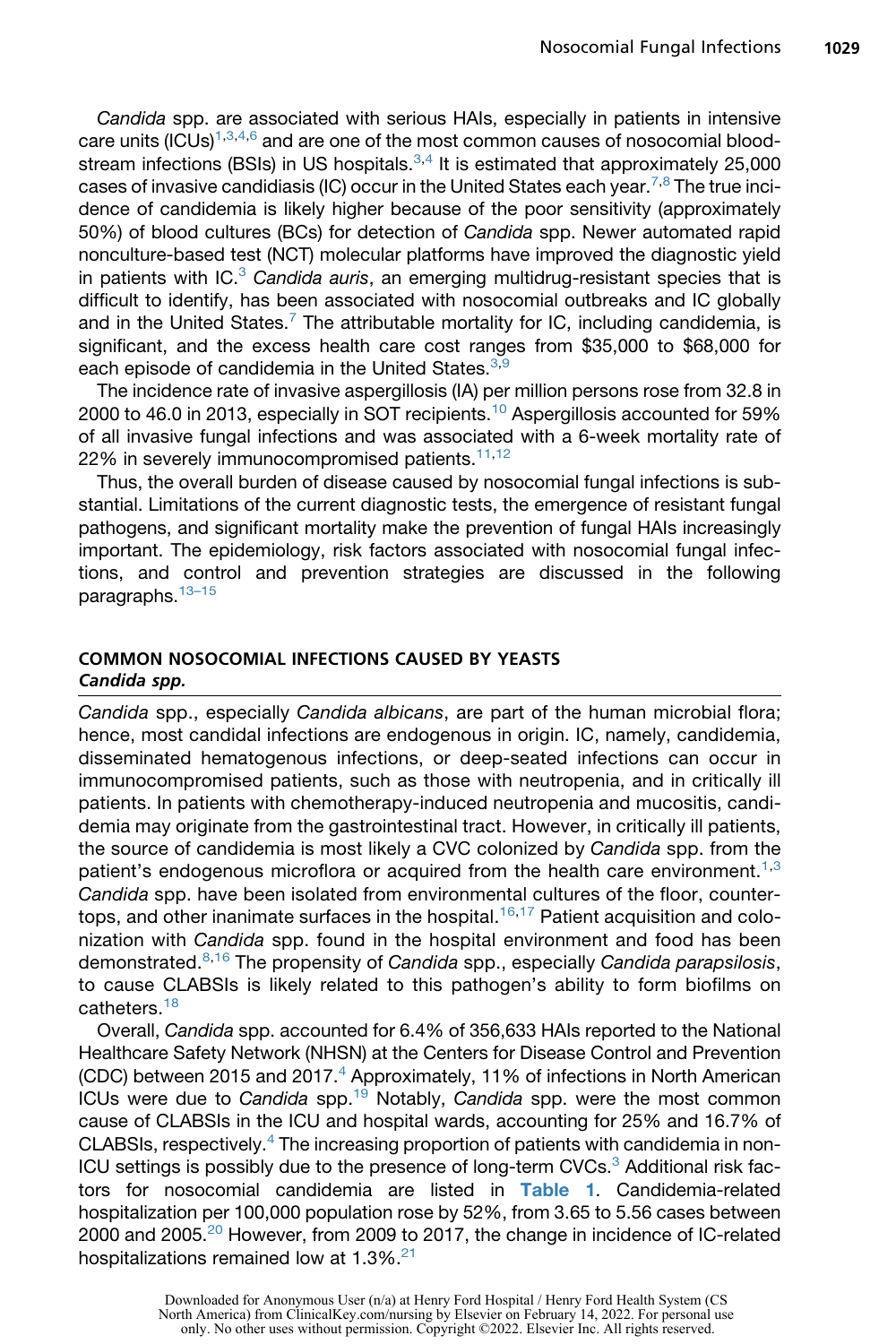A study of IC from 203 centers in the United States between 2009 and 2017 identified *C albicans* (48%),*Candida glabrata (*24%),*C parapsilosis* (11%), and *C tropicalis* (7%) as the most common *Candida* pathogens.[21](#page-23-6),[22](#page-23-7) The overall 90-day crude mortality rate associated with candidemia was 39%. Overall, there has been an increase in the proportion of infections caused by nonalbicans *Candida* spp[.22](#page-23-7)[,23](#page-23-8) In the United States, nonalbicans *Candida* spp. were reported to cause most candidemias.[22](#page-23-7) Most of the nonalbicans species, particularly *C glabrata*, are reported from cancer centers in the United States.<sup>22</sup> In contrast, higher rates of*C parapsilosis* and *C tropicalis* are reported from Latin America.[24](#page-23-9) Nonalbicans*Candida* spp. have an increased likelihood of resistance tofluconazole: 16% of *C glabrata*, 78% of *Candida krusei*, and 11% of *C guilliermondii*. [24](#page-23-9)

Although most cases of IC are endogenous, exogenous transmission of *Candida* spp. may occur. Characteristics of specific *Candida* spp. may influence the risk for exogenous transmission and nosocomial infections in certain patient populations.

In molecular epidemiologic studies, *C albicans* has been implicated in nosocomial transmission among patients in burn units.<sup>[25](#page-23-10)</sup> Person-to-person transmission has also been reported from geriatric short-stay units.<sup>[26](#page-23-11)</sup>

*C parapsilosis* candidemia is common in the neonatal population<sup>[18,](#page-23-3)[22](#page-23-7)</sup> and transplant recipients.[18](#page-23-3) *C parapsilosis* is commonly isolated from the hands of health care workers (HCWs), and a review of molecular epidemiologic studies of outbreaks suggests horizontal transmission from HCWs to neonates.[18](#page-23-3) The ability of *C parapsilosis* to produce biofilms and its selective growth advantage in glucose-rich hyperalimentation solutions in total parenteral nutrition (TPN) may explain its propensity to cause outbreaks associated with CVCs.[18](#page-23-3) Hence, the frequent isolation of *C parapsilosis* should prompt measures to enhance hand hygiene and appropriate care of CVCs.

Emerging *Candida* spp. that are relatively resistant to fluconazole such as *C auris*, [8](#page-22-6) *C guilliermondii*, [27](#page-23-12) and *Candida rugosa*[28](#page-23-13) have also been associated with nosocomial outbreaks, some involving CVCs. *C auris* first isolated from the external ear canal of a hospitalized patient in Japan in 2009 has since been associated with nosocomial outbreaks in health care facilities globally. $8,29$  $8,29$  Its ability to persistently colonize patients and survive on surfaces for months has contributed to outbreaks. [8](#page-22-6),29-32

The first *C auris* case in the United States was identified in New York in 2013.[30](#page-23-15) As of March 19, 2021, there have been 1708 confirmed clinical cases in the United States, most of which have occurred in New York City, New Jersey, and Chicago, Illinois.<sup>[8](#page-22-6)</sup> More recently, an outbreak was reported in patients with coronaviorus disease 2019 (COVID-19) who received care in a dedicated COVID-19 unit.<sup>[31](#page-24-0)</sup> Infection and colonization have been detected mainly in critically ill patients with comorbidities and exposure to healthcare facility (HCF). Risk factors for *C auris* are similar as those for other *Candida* infections and include prolonged ICU stay, recent surgery, antibiotic and antifungal use, CVCs or indwelling urinary catheters, TPN, hematological malignancies, SOT, HSCT, and immunosuppression.<sup>[30](#page-23-15)[,32](#page-24-1)</sup>

*C auris* has been misidentified as *C haemulonii* when using conventional diagnostic methods.<sup>8,[29](#page-23-14)[,30](#page-23-15)[,32](#page-24-1)</sup> It has been cultured from blood, urine, bile, wounds, and rectum.<sup>8,[30](#page-23-15),[32](#page-24-1)</sup> Most of the reported *C auris* cases are BSIs, but pericarditis, otitis, and wound infections can occur[.30,](#page-23-15)[32](#page-24-1) *C auris* is often resistant to one or more classes of antifungal agents[.31–33](#page-24-0) Of 35 isolates in the United States, 86% were resistant to fluconazole, 43% to amphotericin B, and 3% to echinocandins,  $29$  which is the drug of choice in clinical infections.  $8,29$  $8,29$ Despite geographic variability, overall mortality rates range from 35% to 72%.<sup>32</sup>

#### Other Yeasts

*Malassezia* spp. are lipophilic yeasts that are frequent skin colonizers and the cause of pityriasis. Outbreaks of *Malassezia* fungemia have been reported in premature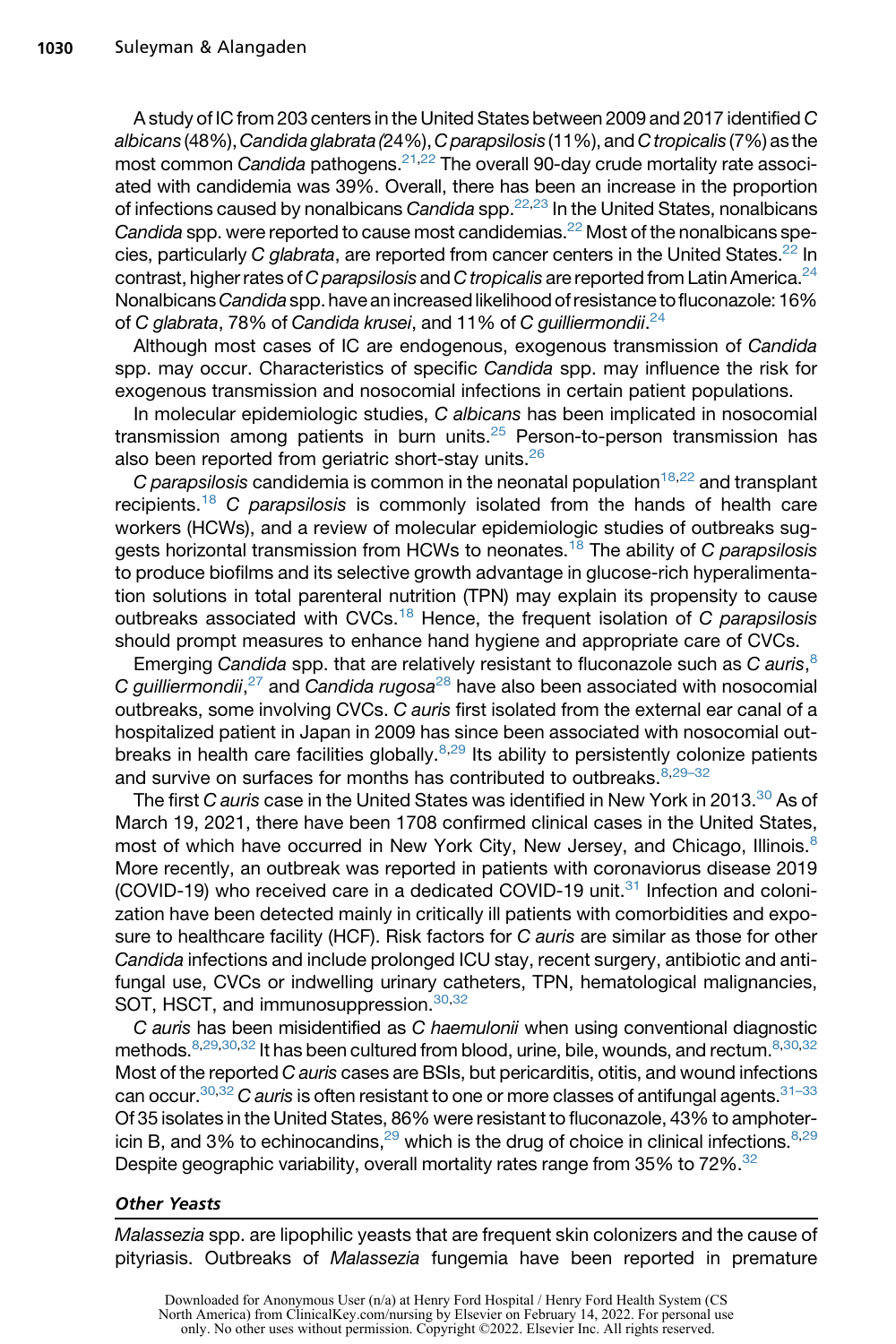neonates and immunocompromised patients.<sup>[34](#page-24-2)[,35](#page-24-3)</sup> Prolonged use of CVCs and TPN were important predisposing conditions.<sup>[34](#page-24-2)[,35](#page-24-3)</sup>

*Trichosporon* spp. fungemia has been reported in patients with hematologic malig-nancies and HSCT and SOT recipients.<sup>[36](#page-24-4)</sup> Systemic disease has also been reported in premature neonates, diabetics, nonneutropenic ICU, and burn patients.<sup>[36](#page-24-4)[,37](#page-24-5)</sup> Common risk factors in cases of nosocomial trichosporonosis are the presence of a CVC and exposure to prior antibiotics. $37$  Waterborne outbreaks have also been reported. $38$ The reported mortality rate ranges from 42% to 83%. [36,](#page-24-4) [37](#page-24-5)

Most outbreaks of nosocomial IC and invasive infections with other yeasts have been associated with CVCs. Hence, infection control strategies targeted to improve adherence to hand hygiene recommendations, including avoidance of long nails and artificial nails, adherence to guidelines for insertion and care of CVCs, and prompt removal of unnecessary catheters are important in the prevention of these infections.<sup>39</sup>

#### NOSOCOMIAL INFECTIONS CAUSED BY MOLDS

<span id="page-5-0"></span>Table 2

Unlike IC, which can affect relatively immunocompetent patients, invasive disease caused by *Aspergillus* spp. and other molds generally involves severely immunocompromised patients. *Aspergillus* spp. account for most mold infections: 76% among HSCT recipients and 81% among SOT recipients.<sup>1</sup> Although several outbreaks of environmental airborne fungal infection within hospital settings have been reported, $5$  most cases of IA are sporadic. At present, there is no uniform definition of what constitutes nosocomial aspergillosis. One of the primary reasons for the difficulty in defining hospital-acquired aspergillosis is that the incubation period of IA is unknown.<sup>2</sup> Moreover, the prolonged period of immunosuppression in high-risk patients such as HSCT recipients and frequent hospital admissions and discharges make it difficult to determine if exposure to *Aspergillus* spores occurred during hospitalization or within the community. Generally, invasive disease that occurs after 1 week of hospitalization is considered nosocomial.<sup>2</sup> Although most hospital outbreaks have been caused by Aspergillus spp.,<sup>5</sup> other airborne molds have also been implicated, including Zygomy*cetes* spp.[,5](#page-22-3)[,40](#page-24-8) *Fusarium* spp.[,5](#page-22-3) and *Scedosporium* spp[.5](#page-22-3),[41](#page-24-9) The risks factors for mold infections and vehicles of transmission are summarized in [Table 1](#page-2-0) and [Table 2](#page-5-0).

| <b>infections</b> |                                                                                                                                                                                               |                                                                                  |
|-------------------|-----------------------------------------------------------------------------------------------------------------------------------------------------------------------------------------------|----------------------------------------------------------------------------------|
| Mold              | <b>Reservoir or Source</b>                                                                                                                                                                    | <b>Type of Infection</b>                                                         |
| Aspergillus       | Contaminated air, ventilation system,<br>air filters, false ceilings and insulation<br>material, water supply, plumbing,<br>showers, food, ornamental plants,<br>arm boards, dressing package | Invasive pulmonary and<br>disseminated aspergillosis,<br>cutaneous disease       |
| <b>Mucorales</b>  | Contaminated air, Elastoplast adhesive<br>dressing, karaya ostomy bag, wooden<br>tonque depressor, ventilation systems,<br>water-damaged plaster, cornstarch,<br>linens                       | Cutaneous infections,<br>sinopulmonary disease,<br>gastrointestinal mucormycosis |
| Fusarium          | Contaminated air, contact lens solution,<br>showers, sink drains and faucets,<br>water tanks                                                                                                  | Keratitis, disseminated fusariosis                                               |
| Scedosporium      | Contaminated air                                                                                                                                                                              | Pulmonary and disseminated<br>disease, cutaneous lesions                         |

Reported vehicles of transmission in invasive mold infections and associated types of

Downloaded for Anonymous User (n/a) at Henry Ford Hospital / Henry Ford Health System (CS North America) from ClinicalKey.com/nursing by Elsevier on February 14, 2022. For personal use only. No other uses without permission. Copyright ©2022. Elsevier Inc. All rights reserved.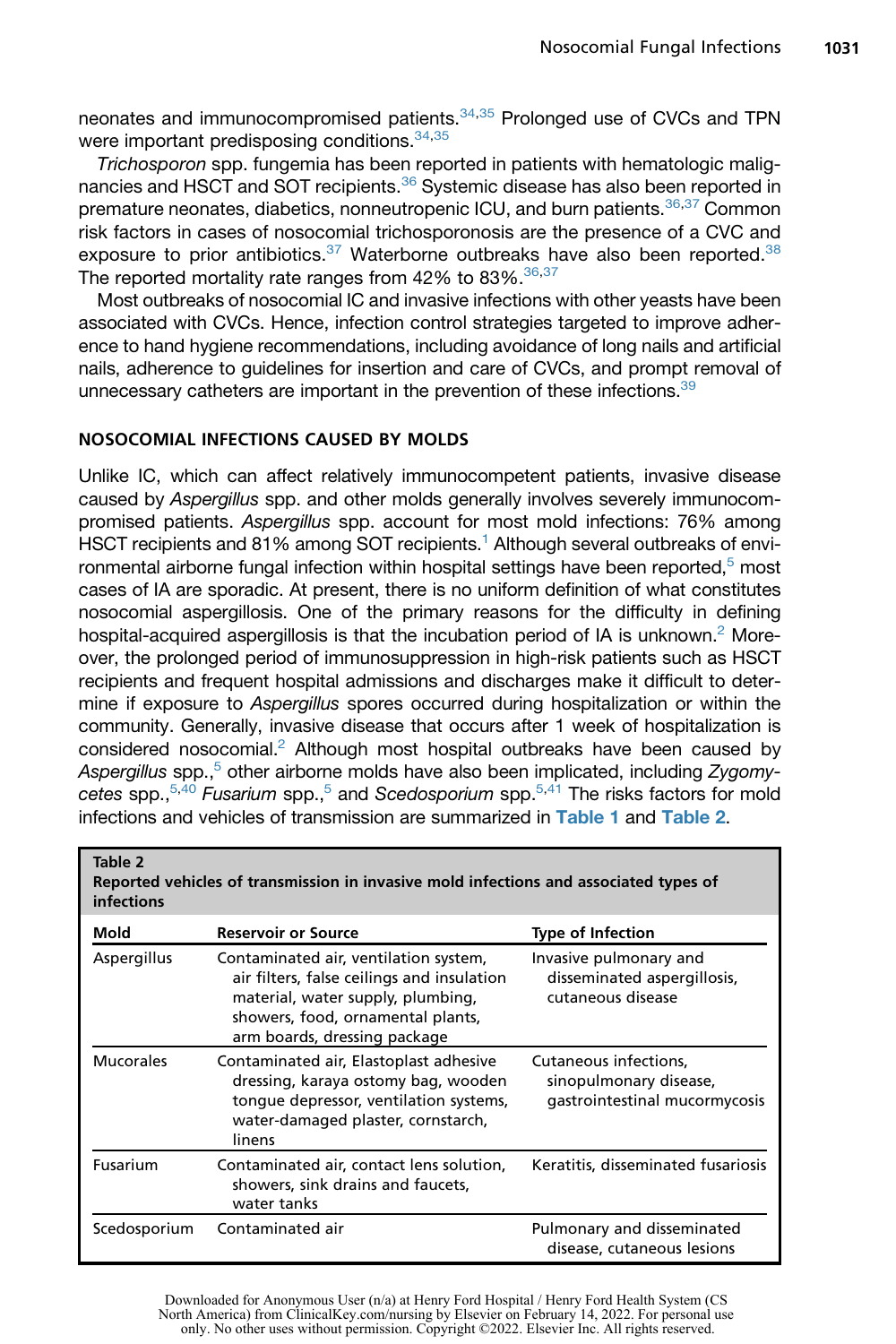#### Aspergillus spp.

*Aspergillus* spp. are ubiquitous molds found widely in the environment. Exposure to airborne spores of *Aspergillus* occurs frequently in the environment, especially near decaying organic matter. Although these conidia (2.5–3.0 mm in diameter) are frequently inhaled, invasive pulmonary disease is rare in immunocompetent persons. Opportunistic IA occurs primarily in high-risk severely immunocompromised patients namely allogeneic HSCT and neutropenic patients with hematologic malignancies*. Aspergillus fumigatus* is most often associated with invasive disease, although *Aspergillus flavus, Aspergillus niger*, and *Aspergillus terreus* have also been isolated from patients.[1,](#page-22-0)[42](#page-24-10) Aspergillosis is an important cause of morbidity and mortality ranging from 65% to 92% in this high-risk population. $2,43$  $2,43$ 

SOT recipients,<sup>[2,](#page-22-11)[44](#page-24-12)</sup> patients with acquired immunodeficiency syndrome (AIDS), and those with chronic granulomatous disease are also at risk for  $IA.^2$  $IA.^2$  There are increasing reports of IA in critically ill patients in the ICU, including patients with chronic obstructive pulmonary disease, severe influenza, COVID-19, liver cirrhosis, and those receiving corticosteroids.<sup>[2](#page-22-11),45-47</sup>

#### Aspergillus outbreaks

The information on the environmental exposures and the association with infection has been derived from investigations of outbreaks of aspergillosis in hospital settings. An extensive review of nosocomial aspergillosis identified 53 reported outbreaks involving 458 patients. $48$  Of these, 33 outbreaks involving 299 patients (65%) occurred in HSCT recipients or patients with hematologic malignancies. Other patient populations involved in these outbreaks were SOT recipients (10%), predominately renal transplant recipients; patients without severe immunodeficiency (8%); and patients on high-dose steroids  $(3\%)$ .<sup>[48](#page-24-14)</sup> Aspergillosis was associated with mortality greater than 50% in patients with hematologic malignancies, HSCT and SOT recipients, and patients with severe immunodeficiency. The lung was the most common site of infection, with 5% involving the surgical site or skin. *A fumigatus* and *A flavus* were the most identified species. Volumetric air sampling performed during epidemiologic investigations in 24 of the outbreaks noted spore counts ranging from 0 to 100 spores per cubic meter. Outbreaks were primarily attributed to airborne infections related to construction or renovation activities in about 50% of cases and to compromised air quality in 17%.[48](#page-24-14) The various environmental vehicles implicated in the transmission of *Aspergillus* spp. and other molds have also been detailed in the CDC guidelines for environmental infection control in HCFs (see [Table 2](#page-5-0)). $14$ 

The most frequent nosocomial source of *Aspergillus* infection is contaminated air, but *Aspergillus* has also been recovered from the hospital water supply and plumbing systems.[2,](#page-22-11)[38](#page-24-6) The highest airborne *Aspergillus* spore counts were detected in patient's bathrooms, suggesting possible aerosolization of *Aspergillus* spores from the shower facilities. $2$  The clinical implications of this finding remain to be defined.

Although the association between construction and IA has often been reported, there is poor correlation of the *Aspergillus* spp. recovered from the hospital environ-ment and species isolated from patients with aspergillosis.<sup>[2](#page-22-11)</sup> One explanation for this discordance between hospital and patient strains of *Aspergillus* might relate to the lack of a clearly defined incubation period for aspergillosis and the relationship to exposure within the hospital environment and subsequent infection.<sup>[2](#page-22-11)</sup> Other factors include the methods of air sampling used, the broad diversity of *Aspergillus* spp. in the environment, and the various methods used for typing of *Aspergillus* and other pathogenic molds.<sup>[49](#page-24-15)[,50](#page-24-16)</sup>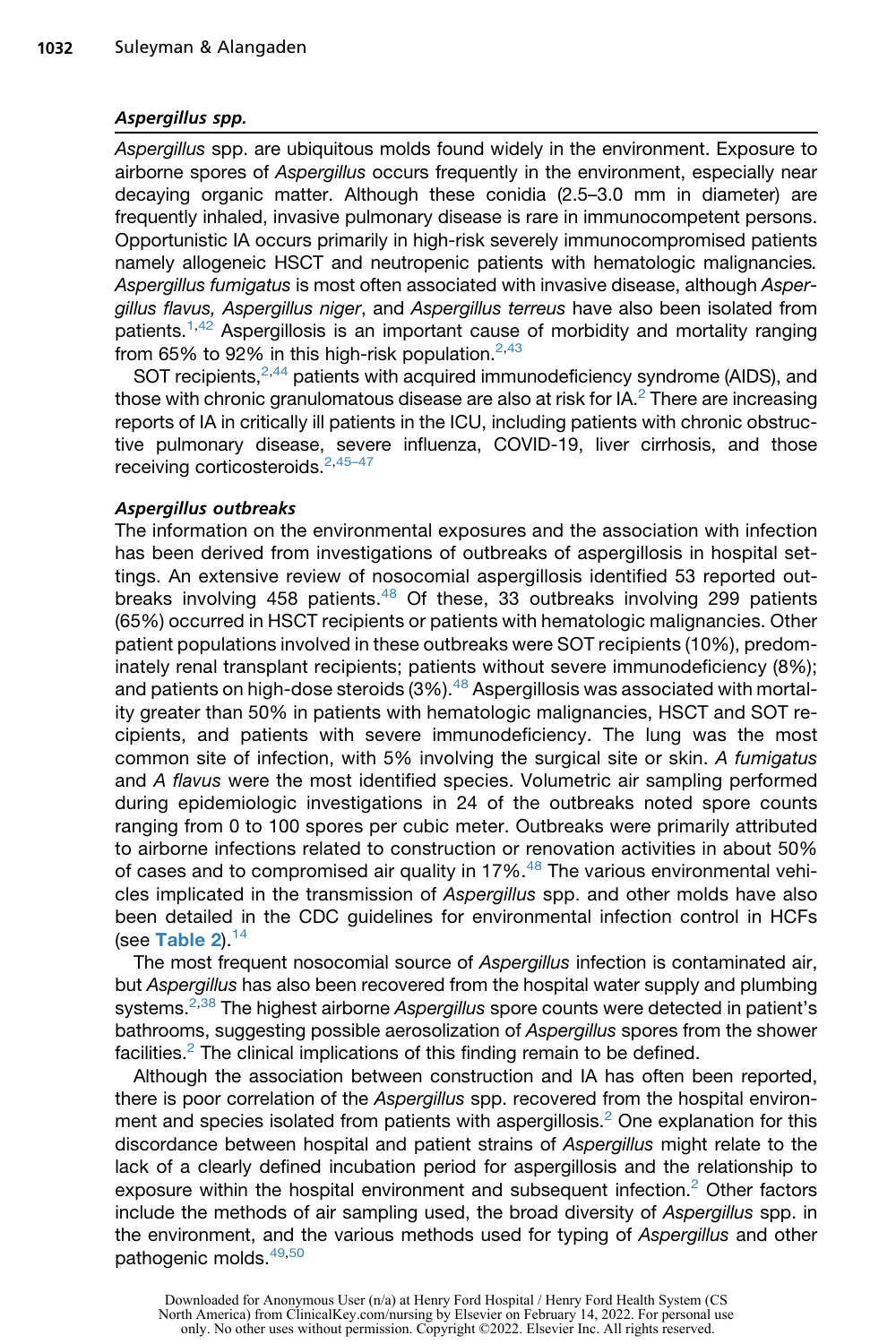#### Zygomycetes

Zygomycetes are ubiquitous molds found in the soil and decaying organic matter in the environment. Infection often occurs via inhalation of fungal spores, resulting in sinopulmonary disease, but systemic infection can result from inoculation of the skin or gastrointestinal mucosa.<sup>[51](#page-25-0)</sup> Although infection caused by Zygomycetes is uncommon, it is often a fatal disease. In a review of 929 patients with zygomycosis, mortality was 76% with pulmonary zygomycosis and 100% with disseminated and central nervous system diseases.<sup>[52](#page-25-1)</sup>

Nosocomial infections caused by Zygomycetes have been recently reviewed.<sup>[40](#page-24-8)</sup> Clusters of cutaneous infections have occurred in orthopedic and cardiothoracic patients, children with leukemia, and burn patients. These infections were associated with Elastoplast adhesive dressings possibly contaminated with Rhizopus and Absidia spp.<sup>[40](#page-24-8)</sup> Outbreaks in patients with hematologic malignancies have resulted from airborne transmission associated with contamination of hospital ventilation systems.<sup>[5](#page-22-3)</sup> Use of negative pressure rooms during construction has also been implicated in a cluster of invasive mucormycosis infection among SOT recipients during a 12-month period.[53](#page-25-2) Water-damaged plaster has been associated with *Rhizomucor pusillius* outbreak in patients with leukemia.<sup>[40](#page-24-8)</sup> Unusual routes of transmission have been traced to the use of contaminated wooden tongue depressors, nonsterile karaya (plantderived adhesive) for securing ostomy bags, and wooden tongue depressors.<sup>40</sup> An outbreak of gastrointestinal zygomycosis caused by Rhizopus in 12 patients with hematologic malignancies was traced to contaminated cornstarch used as an excipient in the manufacture of allopurinol and ready-to-eat foods.<sup>[54](#page-25-3)</sup> Additionally, hospital linens have also been implicated in outbreaks.<sup>[55](#page-25-4)</sup>

#### Fusarium spp.

*Fusarium* is a soil saprophyte and causes keratitis and onychomycosis in humans.[56](#page-25-5) Outbreaks of keratitis caused by possible contamination of contact lens solutions have been described.<sup>[56](#page-25-5)[,57](#page-25-6)</sup> Invasive disease has been reported in patients with pro-longed neutropenia, especially in HSCT recipients<sup>[56,](#page-25-5)[58](#page-25-7)</sup> and to a lesser extent in SOT recipients.<sup>[56](#page-25-5)</sup> The incidence of fusariosis is estimated to be 4 to 5 cases per 1000 matched allogeneic HSCT recipients to as high as 20 cases per 1000 mis-matched recipients.<sup>[59](#page-25-8)</sup> Fusariosis in HSCT recipients has a bimodal distribution, with a peak before engraftment and later during the period of graft-versus-host disease (GVHD), and is associated with an actuarial survival of  $13\%$ <sup>[58](#page-25-7)</sup> Most infections are believed to be caused by airborne transmission; however, contamination of the water system in the hospital has been reported to result in dispersal of airborne conidia.<sup>[38](#page-24-6)</sup>

#### Other Molds

Several other pathogenic molds have been associated with HAIs. Nosocomial outbreaks caused by *Scedosporium* spp. during hospital reconstruction have been reported.[60](#page-25-9) *Phialemonium* spp. have been linked to outbreaks of intravascular infections in patients undergoing hemodialysis (HD), resulting from contamination of water distribution systems. $61$  A multistate outbreak of fungal meningitis, parameningeal, and joint infections occurred in 753 patients who received injections of contaminated methylprednisone acetate solutions, resulting in 64 (8.5%) deaths across 20 states. The predominant pathogen detected in this outbreak was *Exserophilum*. [62](#page-25-11)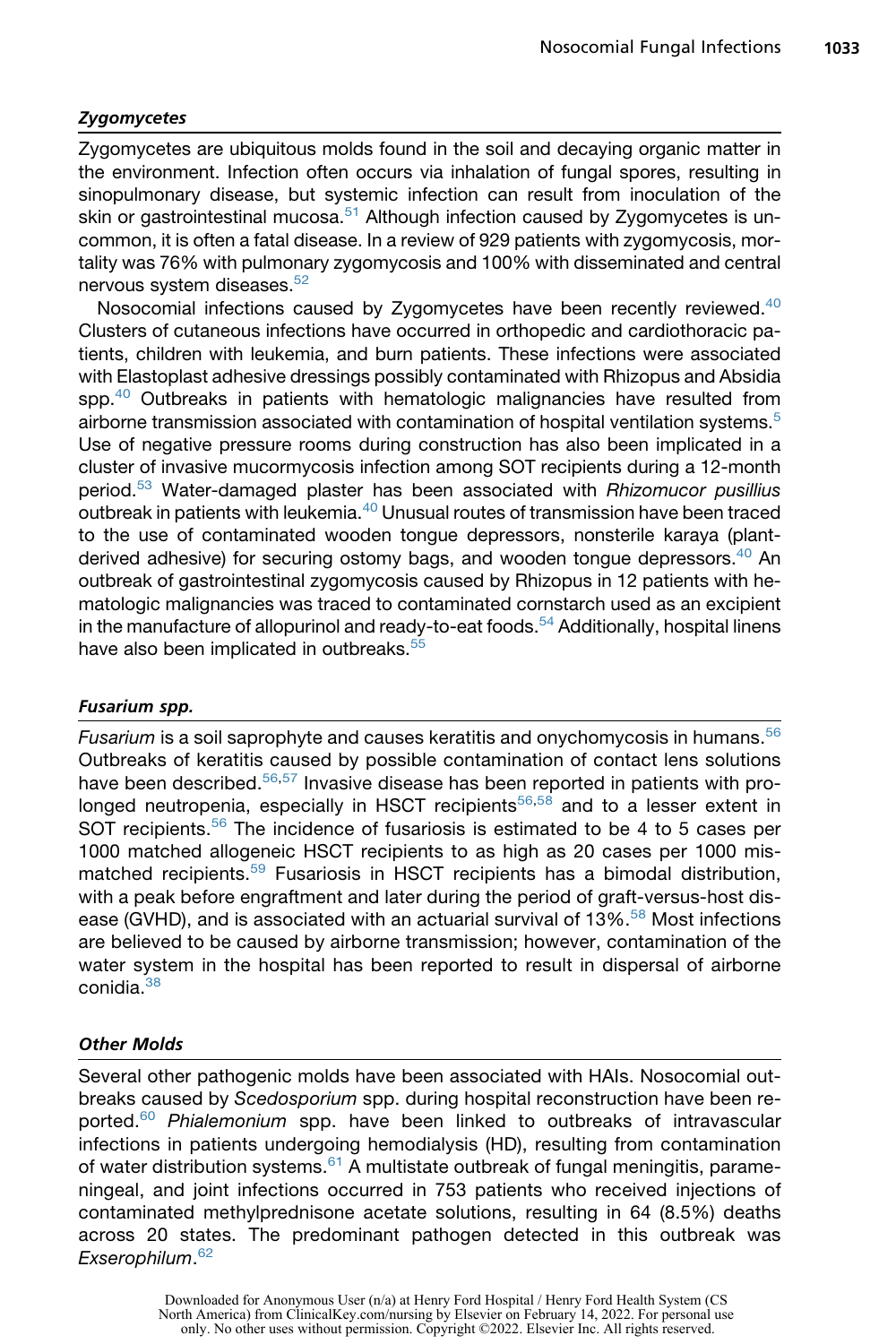#### Pneumocystis jiroveci

Opportunistic pneumonia caused by *Pneumocystis jirovecii* has been traditionally attributed to reactivation of latent infection during periods of severe T-cell–mediated immunosuppression, particularly in transplant recipients and patients with AIDS. However, recent data suggest possible person-to-person transmission or common envi-ronmental source as a potential mode of transmission.<sup>[63](#page-25-12)</sup> Molecular evidence has also identified nosocomial person-to-person transmission of *Pneumocystis jiroveci* to be the likely cause of outbreaks of *Pneumocystis* pneumonia, particularly among renal transplant recipients. $63$  In a meta-analysis of 30 outbreaks, more than 80% occurred among renal transplant recipients. None of the patients received appropriate antipneumocystis prophylaxis.

#### STRATEGIES FOR PREVENTION OF NOSOCOMIAL CANDIDIASIS Prevention of Intravascular Catheter-Related Candidemia

Guidelines for the prevention of CLABSI have been published.<sup>[13](#page-23-0)</sup> Although randomized clinical trials have shown that daily 2% chlorhexidine gluconate (CHG) bathing of patients in the ICU decreases the incidence of nosocomial multidrug-resistant bacterial BSIs, few studies have evaluated the impact on candidemia. $64,65$  $64,65$  A meta-analysis of five randomized controlled trials evaluating the efficacy of CHG bathing in reducing BSIs showed that CHG had no effect on fungal BSIs.<sup>[65](#page-25-14)</sup> However, a more recent meta-analysis of 26 randomized and nonrandomized studies demonstrated that CHG bathing was associated with a significant reduction in BSIs, including those due to *Candida* spp.[64](#page-25-13) A multicenter, randomized, crossover study also found that the incidence of fungal CLABSIs was 90% lower during the CHG intervention period compared with the control period. $66$  Despite the conflicting results, use of daily CHG bathing in patients in the ICU is a simple and effective strategy to decrease the overall rate of primary BSIs.

Additionally, the use of disinfection caps, which include alcohol or alcohol/CHG combinations, placed on needleless connectors or access ports has demonstrated decreased CLABSI rates.<sup>[67,](#page-25-16)[68](#page-25-17)</sup>

Unlike other *Candida* spp., *C auris* can spread rapidly in HCFs and lead to nosocomial outbreaks that can be difficult to contain. Patients can remain colonized even after a year, leading to environmental shedding where it can survive and persist on a wide range of surfaces.<sup>[32](#page-24-1)</sup> A single case of *C auris* requires rapid implementation of infection control measures and investigation. When *C auris* is suspected or confirmed, the patient should be placed in a single room under contact precautions with reinforcement of hand hygiene practices. Additional infection prevention and control measures include daily and terminal cleaning and disinfection of patient care areas using an Environmental Protection Agency–registered hospital-grade disinfectant effective against *Clostridioides difficile* spores, contact tracing and testing, prospective laboratory surveillance to identify other potential cases for at least 1 month until there is no evidence of ongoing transmission, and interfacility communication during patient transfer.<sup>[8](#page-22-6)[,29](#page-23-14)</sup>

#### STRATEGIES FOR PREVENTION OF NOSOCOMIAL ASPERGILLOSIS AND MOLD INFECTIONS

Aspergillosis is primarily acquired by inhalation of fungal spores and subsequent invasive disease in immunocompromised patients. Hence, the primary infection control strategy is to minimize exposure to airborne environmental fungal spores within HCFs during the high-risk period. Exposure to fungal spores of *Aspergillus* spp. and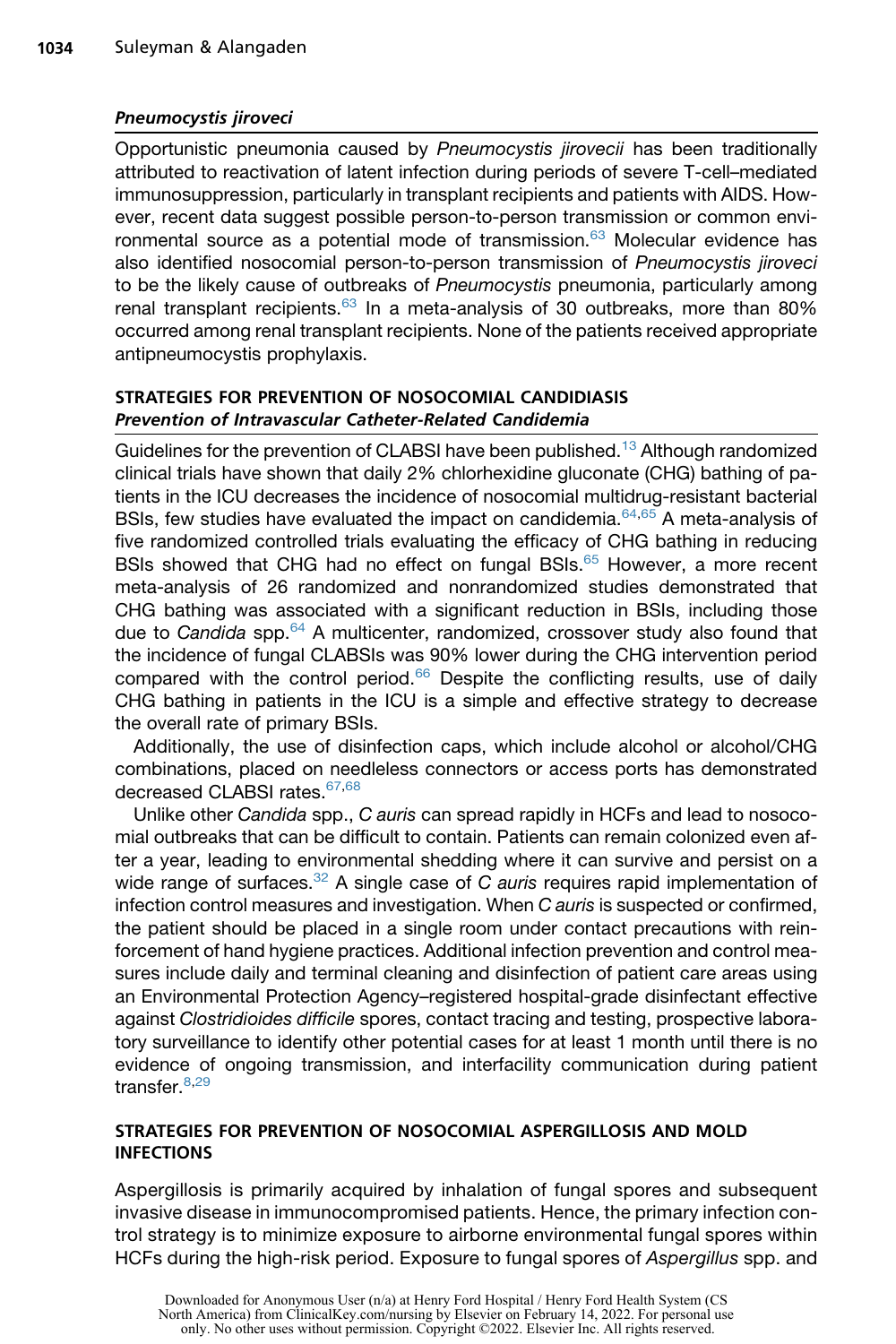other pathogenic molds after hospital discharge may occur in high-risk patients, such as allogeneic HSCT recipients with chronic GVHD who are administered corticosteroids. Patient education to minimize exposures to fungal spores and chemoprophylaxis with antifungal agents may be necessary. Guidelines for the use of antifungal agents for prophylaxis against IA have been previously published<sup>[15](#page-23-17)</sup> and updated.<sup>[2](#page-22-11)</sup>

The CDC and Healthcare Infection Control Practices Advisory Committee have published recommendations regarding environmental infection control measures to prevent nosocomial mold infections in HCFs.[14](#page-23-16) These recommendations include infection control strategies and engineering controls directed primarily for the prevention of exposure of immunocompromised patients to environmental airborne fungal spores of *Aspergillus* and other molds.<sup>[14](#page-23-16)</sup>

Because opportunistic *Aspergillus* and airborne mold infections occur primarily in severely immunocompromised patients such as HSCT recipients; one of the main components of these prevention strategies is the provision of a protected environment (PE) for these patients within the HCF.

#### Protected Environment

A PE is a specialized patient care environment in acute care hospitals for the care of allogeneic HSCT recipients.<sup>[13](#page-23-0)[,14](#page-23-16)</sup> The benefit of a PE for other immunocompromised patients such as autologous HSCT or SOT recipients remains undefined.<sup>[14](#page-23-16)[,60](#page-25-9)</sup> A PE is designed to minimize HSCT patient exposure to airborne environmental *Aspergillus* and other fungal spores. The essential features of a PE are shown in **[Box 1](#page-9-0).** Additional infection control measures for patients housed in a PE include (1) daily monitoring and maintenance of a positive pressure in PE areas, (2) minimizing exposures to activities that can cause aerosolization of fungal spores (eg, vacuuming), (3) minimizing the length of time that the patients are outside the PE for procedures, and (4) provision of high-efficiency respiratory protection (eg, N95 respirators) when outside the PE if there is ongoing construction activity in the HCF.<sup>[14](#page-23-16)</sup> The effectiveness of respirators in the absence of construction or the use of surgical masks to prevent fungal infection has not been evaluated.

The other infection control strategies and engineering control recommendations that reduce exposure to environmental airborne *Aspergillus* and other fungal spores emphasize the provision of safe air during routine care and importantly during hospital construction.<sup>[14](#page-23-16)</sup> These strategies are outlined in [Table 3](#page-10-0).

#### <span id="page-9-0"></span>Box 1

Protective environment

Requirements of protective environment rooms

- Central or point-of-use high-efficiency particulate air (HEPA) filters with 99.97% efficiency for removing particles 0.3 mm or larger
- Directed airflow, air intake occurs at 1 side and air exhaust occurs at the opposite side of the room
- Positive air pressure differential between the room and corridor ( $\geq$ 2.5 Pa)
- Maintenance of 12 or more air changes per hour
- Well-sealed patient rooms

Data from Sehulster L, Chinn RY. Guidelines for environmental infection control in health-care facilities. Recommendations of CDC and the Healthcare Infection Control Practices Advisory Committee (HICPAC). MMWR Recomm Rep 2003;52(RR–10):1–42.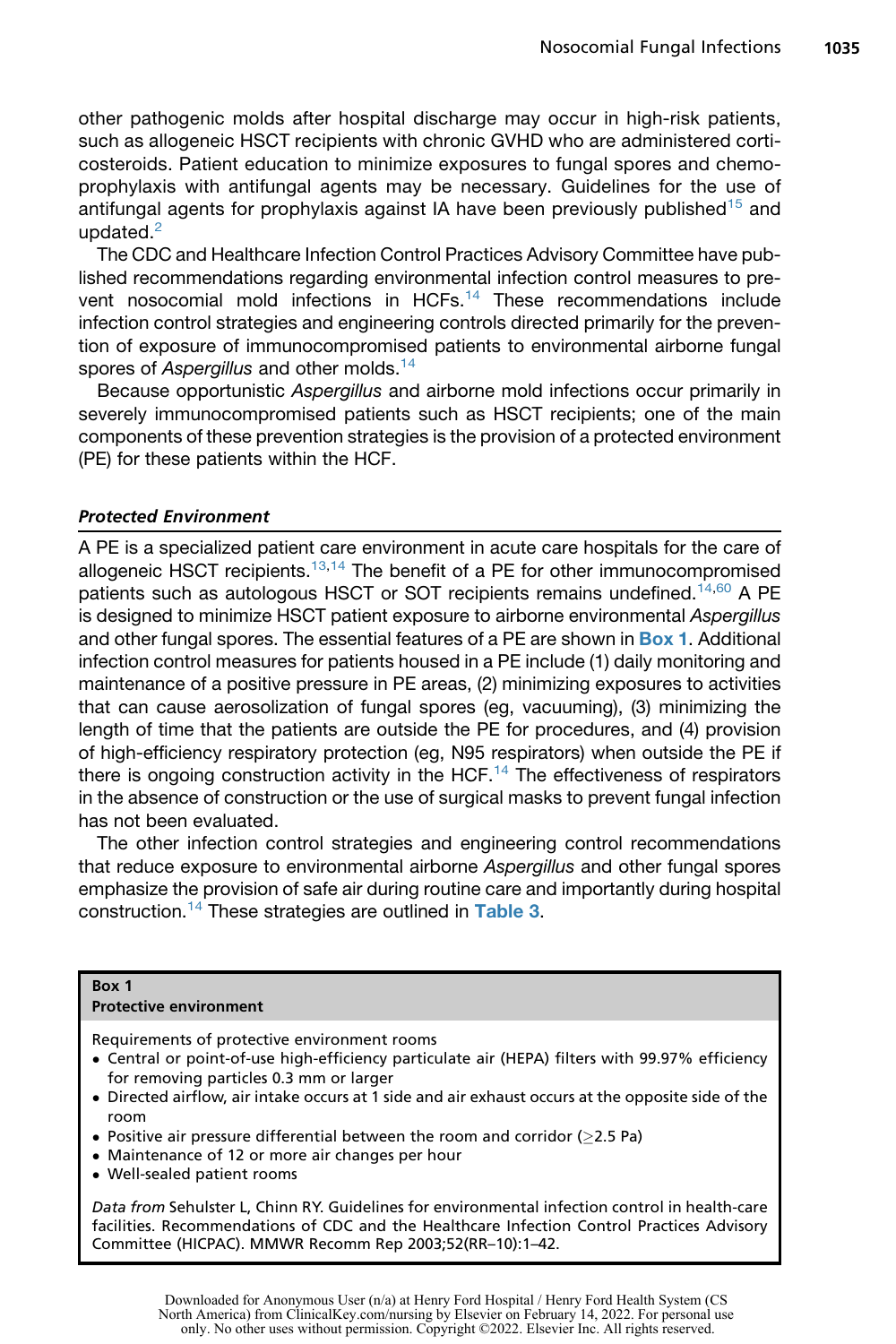<span id="page-10-0"></span>г

| <b>Recommendations</b>                                                                                                                                                                                                                                                                            | <b>Rating Category</b> |
|---------------------------------------------------------------------------------------------------------------------------------------------------------------------------------------------------------------------------------------------------------------------------------------------------|------------------------|
| Air handling systems                                                                                                                                                                                                                                                                              |                        |
| Use the American Institute of Architects (AIA) quidelines or state<br>regulations for design and construction of ventilations systems <sup>164</sup>                                                                                                                                              | 1C                     |
| Conduct ICRA and provide adequate number of PE rooms for the<br><b>HSCT</b> population                                                                                                                                                                                                            | 1A, 1C                 |
| Monitor ventilation systems for removal of particulates and excess<br>moisture<br>Proper location and maintenance of air intake and exhaust outlets.<br>for example, removal of bird roosts from near air intake outlets<br>to prevent entry of fungal spores                                     | 1B, 1C                 |
| Appropriate installation, maintenance, and disposal of HVAC<br>filters<br>Monitor PE areas for ACH, filtration, and pressure differentials                                                                                                                                                        |                        |
| Develop a contingency plan for backup capacity in case of a power<br>failure                                                                                                                                                                                                                      | 1C                     |
| Coordinate HVAC system shutdowns with infection control staff to<br>allow for safe air handling to PE areas and to relocate<br>immunocompromised patients if necessary                                                                                                                            | 1C                     |
| Infection control measures during construction projects<br>Set up a multidisciplinary team that includes infection control staff<br>to coordinate proactive preventive measures to reduce exposure<br>to fungal spores and monitor adherence                                                      | 1B, 1C                 |
| Provide education to HCWs and the construction crew in<br>immunocompromised patient care areas regarding airborne<br>infections                                                                                                                                                                   | 1C                     |
| Perform an ICRA to assess potential exposure of high-risk patients<br>to high ambient air fungal spore count                                                                                                                                                                                      | 1B, 1C                 |
| Develop and implement measures to keep airborne spores from<br>construction areas away from patient care units<br>Dust control measures (eg, dust barriers, safe air handling,<br>negative pressure in construction work zones)<br>Water damage response plan to prevent fungal growth            | 1B, 1C                 |
| Maintain surveillance for cases of HCF-associated aspergillosis and<br>mold infections in immunocompromised patients                                                                                                                                                                              | 1 B                    |
| Undertake an epidemiologic investigation if a case of nosocomial<br>Aspergillus or other mold infection is detected<br>Surveillance for additional cases<br>Determine appropriate air handling in the PE and in construction<br>areas. Conduct environmental assessment to identify the<br>source | 1B                     |
| Take corrective action to improve deficiencies identified and to<br>eliminate the source of fungal spores                                                                                                                                                                                         |                        |
| Environmental service recommendations to minimize exposure to fungal spores                                                                                                                                                                                                                       |                        |
| Avoid carpeting and upholstered furniture and furnishings in areas<br>housing immunocompromised patients                                                                                                                                                                                          | 1В                     |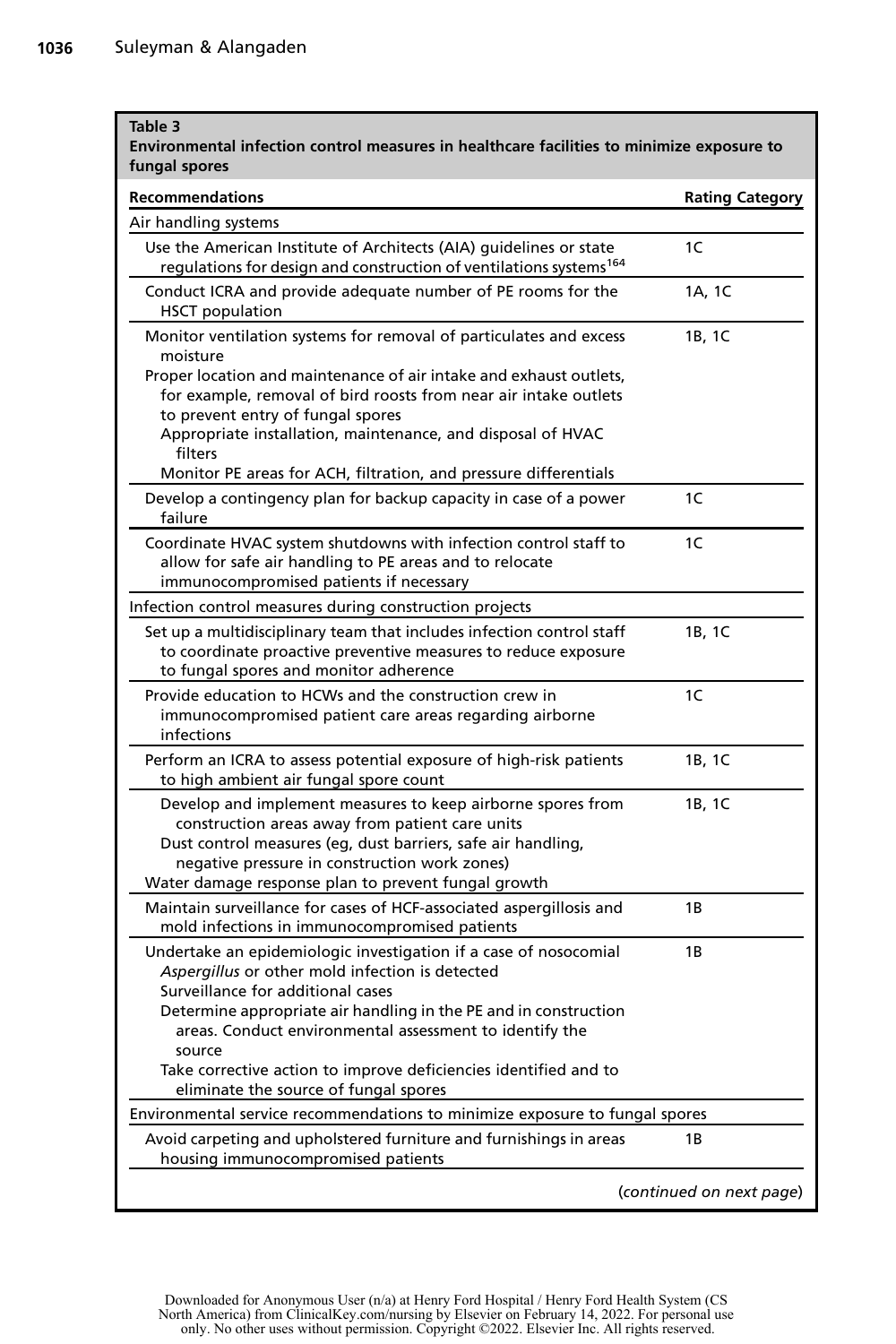| Table 3<br>(continued)                                                                                                                                                                                                                                                                                                             |                        |
|------------------------------------------------------------------------------------------------------------------------------------------------------------------------------------------------------------------------------------------------------------------------------------------------------------------------------------|------------------------|
| <b>Recommendations</b>                                                                                                                                                                                                                                                                                                             | <b>Rating Category</b> |
| Avoid cleaning methods that disperse dust<br>Wet dust horizontal surfaces using EPA-registered hospital<br>disinfectant<br>Equip vacuums with HEPA filters<br>Close the doors of rooms of immunocompromised patients when<br>cleaning<br>Dry carpeting immediately if wet to prevent growth of fungi,<br>replace if wet after 72 h | 1Β                     |
| Avoid fresh flowers and potted plants in areas housing<br>immunocompromised patients                                                                                                                                                                                                                                               | н                      |

Abbreviations: ACH, air changes per hour; EPA, Environmental Protection Agency; HCW, health care worker; HSCT, hematopoeitic stem cell transplantation; HVAC, heating ventilation air conditioning; 1A, strongly recommended for all hospitals and supported by well-designed experimental or epidemiologic evidence; 1B, strongly recommended for all hospitals and viewed as effective by experts because of strong rationale and suggestive evidence; 1C, required by state or federal regulation or representing an established association standard; ICRA, infection control risk assessment; II, suggested for implementation in many hospitals, supported by suggestive clinical or epidemiologic studies with a strong theoretical rationale or definitive studies applicable to some but not all hospitals; PE, protected environment.

Data from Sehulster L, Chinn RY. Guidelines for environmental infection control in health-care facilities. Recommendations of CDC and the Healthcare Infection Control Practices Advisory Committee (HICPAC). MMWR Recomm Rep 2003;52(RR–10):1–42; and Tablan OC, Anderson LJ, Besser R, et al. Guidelines for preventing health-care–associated pneumonia, 2003: recommen- dations of CDC and the Healthcare Infection Control Practices Advisory Committee. MMWR Recomm Rep 2004;53(RR–3):1–36.

#### Infection Control Risk Assessment

Infection control risk assessment is a multistep process that determines the potential effect of construction within an HCF on the environment and exposure of at-risk pa-tients to infectious agents, particularly fungal spores.<sup>[69](#page-26-0)</sup> Implementation of recommended infection control strategies during hospital construction has been successful in the prevention of fungal contamination of air in patient care areas in prospective environmental surveillance studies using cultures and polymerase chain reaction (PCR) assays for detection of airborne fungi.<sup>[70,](#page-26-1)[71](#page-26-2)</sup> Newer mobile nonfiltration-based air treatment systems that use exposure to electric fields and electrostatic nanofiltration to destroy airborne organisms have also been effective in preventing fungal contamina-tion during construction.<sup>[72,](#page-26-3)[73](#page-26-4)</sup> Additional recommendations for the prevention and con-trol of nosocomial aspergillosis are included in [Table 4](#page-12-0).

#### STRATEGIES FOR PREVENTION OF FUNGAL INFECTION IN HEMATOPOIETIC STEM CELL TRANSPLANTATION RECIPIENTS

To implement strategies to prevent fungal infections in the severely immunocompromised population, it is important to define the high-risk periods. In the allogeneic HSCT recipient, the risk of infections is related to the time from transplant.<sup>[15](#page-23-17)</sup> The post-HSCT period is generally divided into 3 phases:

• Phase I: the preengraftment period (<30 days after HSCT). Risk of infection is related to prolonged neutropenia and disruption of the mucocutaneous barriers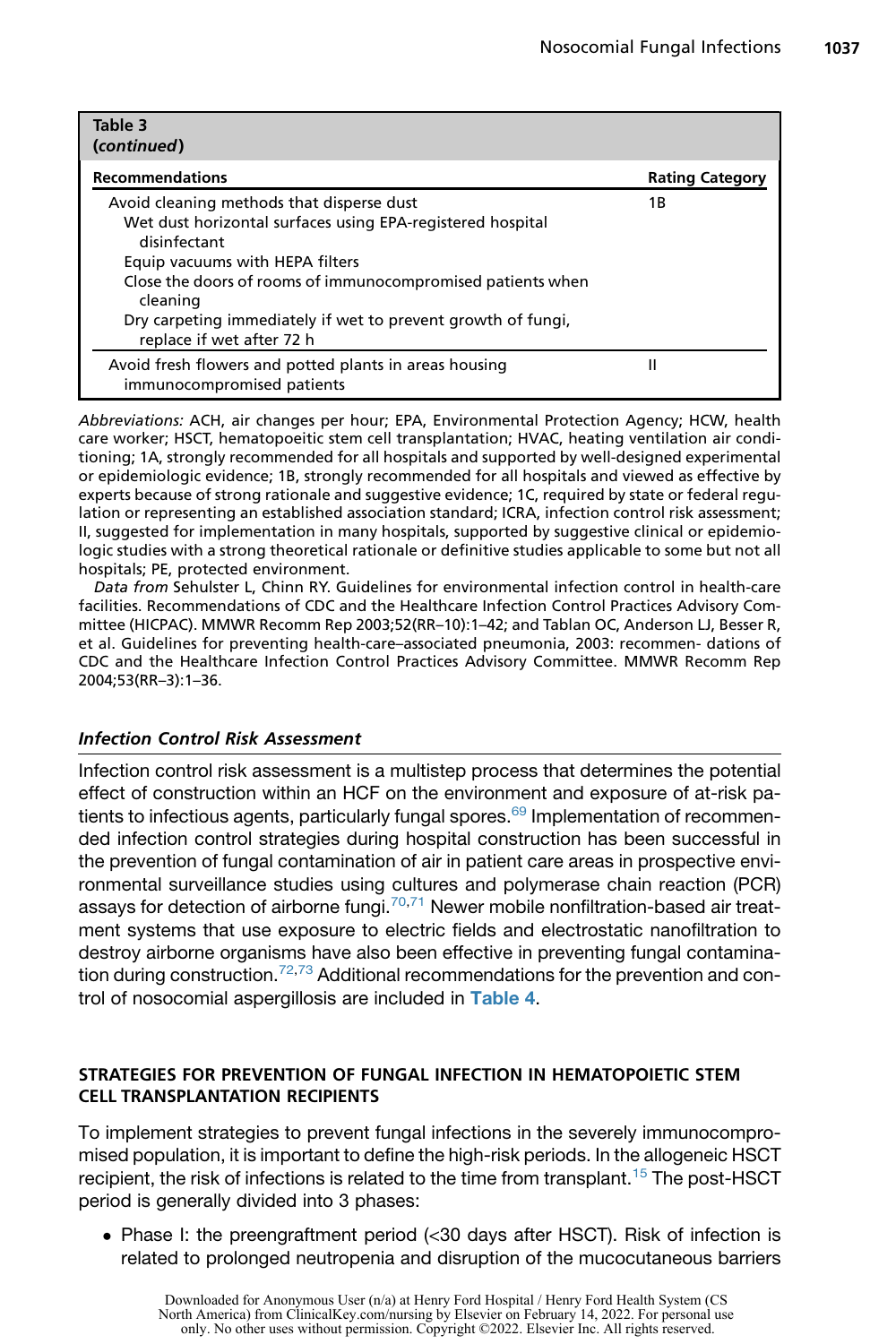<span id="page-12-0"></span>

| Table 4<br>Recommendations for prevention and control of healthcare-associated pulmonary<br>aspergillosis |                        |
|-----------------------------------------------------------------------------------------------------------|------------------------|
| <b>Recommendations</b>                                                                                    | <b>Rating Category</b> |
| Staff education                                                                                           |                        |
| Educate HCWs about infection control procedures to reduce<br>HCA-PA                                       | Ш                      |
| Surveillance                                                                                              |                        |
| Conduct surveillance for HCA-PA in severely immunocompromised<br>patients <sup>a</sup>                    | 1A                     |
| Monitor for HCA-PA by surveillance and periodic review of<br>microbiologic and histopathologic data       | Ш                      |
| Do not perform routine surveillance cultures of patients or devices                                       | 1B                     |
| Monitor ventilation status of PE and maintain appropriate standards                                       | 1B                     |
| Specialized care units for high-risk patients                                                             |                        |
| Provide a PE for care of allogeneic HSCT recipients                                                       | 1B                     |
| Do not routinely use LAF in the PE                                                                        | 1B                     |
| No recommendation for a PE for autologous HSCT and SOT<br>recipients                                      | UR                     |
| Minimize the time high-risk patients are outside the PE for<br>procedures                                 | Ш                      |
| High-risk patients to wear N95 respirators outside the PE<br>during ongoing construction.                 |                        |
| No recommendation for type of mask outside the PE when no<br>construction                                 |                        |
| When case of aspergillosis occurs                                                                         |                        |
| Assess if health care related or community acquired                                                       |                        |
| Determine if there is an increase in the number of cases of HCA-PA<br>and IB length of hospital stay      | 1B                     |
| Determine if there is ventilation deficiency in the PE                                                    | 1B                     |
| If not health care related, continue routine maintenance as<br>mentioned earlier                          |                        |
| If health care related, conduct epidemiologic investigation to<br>identify and eliminate source           | 1B                     |
| Use EPA-registered antifungal biocide for decontamination of<br>structural materials                      |                        |

Abbreviations: EPA, Environmental Protection Agency; HCA-PA, health care–associated pulmonary aspergillosis; HCW, health care worker; HSCT, hematopoeitic stem cell transplantation; 1B, strongly recommended for all hospitals and supported by well-designed experimental or epidemiologic evidence; 1b, strongly recommended for all hospitals and viewed as effective by experts because of strong rationale and suggestive evidence; II, suggested for implementation in many hospitals, supported by suggestive clinical or epidemiologic studies with a strong theoretical rationale or definitive studies applicable to some but not all hospitals; LAF, laminar airflow; PE, protective environment; SOT, solid organ transplantation; UR, unresolved, practices for which insufficient evidence or consensus regarding efficacy exists.<br>a Severely immunocompromised patients, those with absolute neutrophil counts less than 500/

<span id="page-12-1"></span> $mm<sup>3</sup> \times 2$  wk or less than 100/mm<sup>3</sup>  $\times$  1 wk, for example, HSCT and SOT recipients and patients on prolonged high-dose steroids.

Data from Sehulster L, Chinn RY. Guidelines for environmental infection control in health-care facilities. Recommendations of CDC and the Healthcare Infection Control Practices Advisory Committee (HICPAC). MMWR Recomm Rep 2003;52(RR-10):1–42; and Tablan OC, Anderson LJ, Besser R, et al. Guidelines for preventing health-care–associated pneumonia, 2003: recom- mendations of CDC and the Healthcare Infection Control Practices Advisory Committee. MMWR Recomm Rep 2004;53(RR-3):1–36.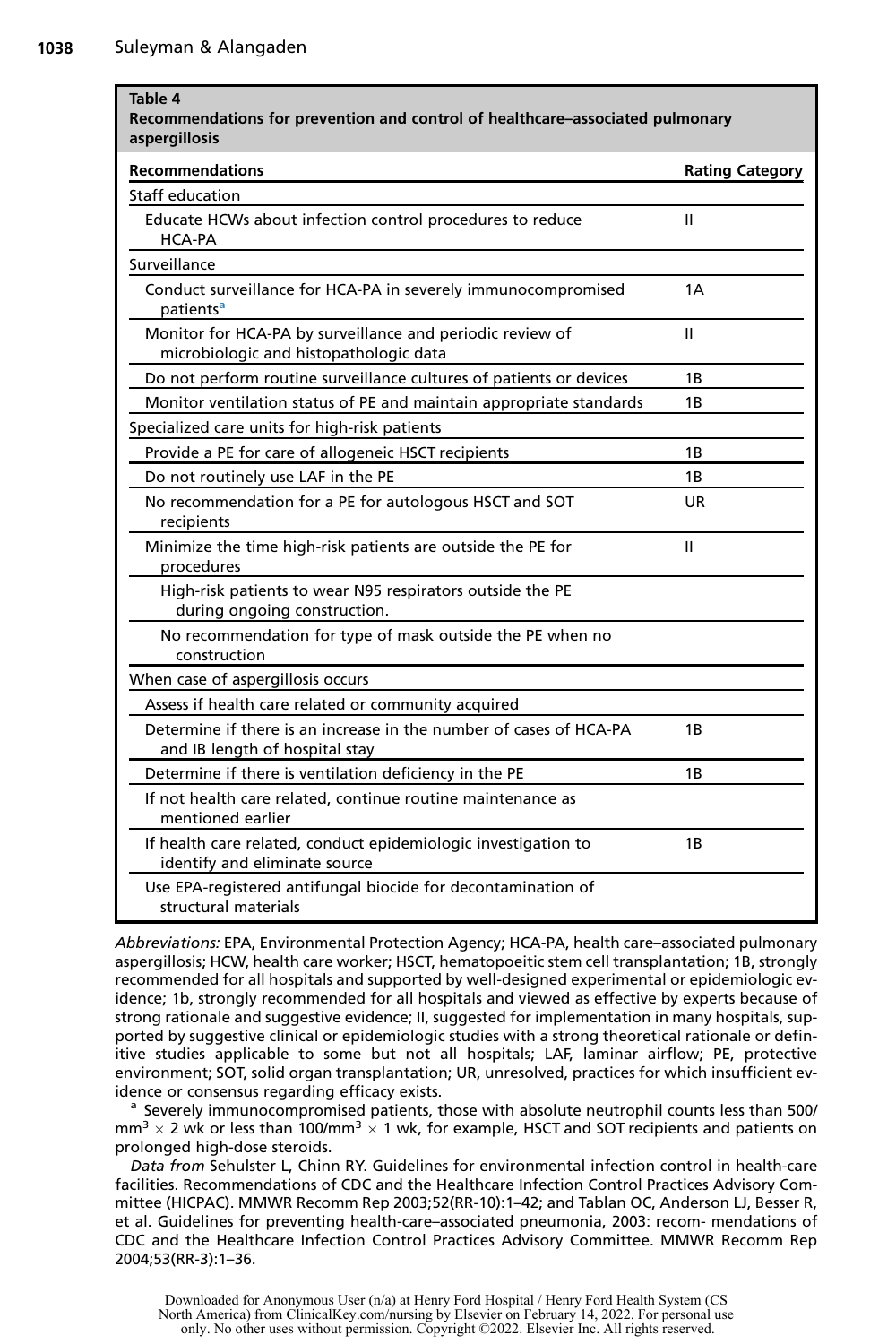because of cytotoxic chemotherapy. Infections during this period are generally caused by bacteria, *Herpes simplex virus*, *Candida*, and *Aspergillus* spp.

- Phase II: the postengraftment phase (30–100 days after HSCT). Risk of infection is related to impaired cell-mediated immunity based on the severity of GVHD and the intensity of immunosuppressive therapy used for treatment. Infections during this period are caused by cytomegalovirus (CMV), *Aspergillus* spp, and *P jiroveci.*
- Phase III: the late phase (>100 days after HSCT). Risk of infection is dictated by chronic GVHD and its treatment. Pathogens are primarily CMV, varicella-zoster virus, encapsulated bacteria, and *Aspergillus* spp.

As a general measure, avoidance of certain foods has been recommended to reduce exposure to fungi, primarily during the high-risk period of neutropenia (such as during receipt of conditioning therapy).<sup>[15](#page-23-17)</sup> These foods include unpasteurized dairy products, cheeses made from mold cultures, uncooked eggs, meat, fish, tofu, un-washed vegetables, and fruits.<sup>[15](#page-23-17)</sup>

IA displays a bimodal distribution, with increasing number of cases of late-onset disease (>40 days after HSCT) that is associated with immunosuppression for chronic  $GVHD<sup>12</sup>$  A similar pattern of late-onset disease has also been noted with invasive infection with Zygomycetes and Fusarium<sup>[58](#page-25-7)</sup> spp. in HSCT recipients. Educating the patient in minimizing exposure to *Aspergillus* spp. and pathogenic molds outside the hospital is important. However, because the risk of exposure within the hospital and community settings cannot be eliminated, strategies such as the use of antifungal prophylaxis may be necessary.

#### Prevention of Invasive Candidiasis

Antifungal chemoprophylaxis during the preengraftment period of neutropenia and mucositis can prevent the dissemination of endogenous *Candida* spp. from the gastrointestinal tract of patients. The antifungals are outlined in [Table 5](#page-14-0).

#### Diagnosis of Invasive Candidiasis

Although BCs are positive in about 50% of patients with IC, they are considered the gold standard for the diagnosis of candidiasis. $3,74$  $3,74$  Thus, the true incidence of nosocomial candidemia is often underestimated. This has resulted in the increasing use of fungal biomarkers for the detection of candidemia and IC. These assays are used in the clinical management of patients with suspected IC in situations where BCs may be negative. However, the use of these assays for routine surveillance of nosocomial IC is yet to be defined. 1,3 β-D-Glucan (BG) assays and PCR-based assays are some of these tests used to aid in the diagnosis of IC ([Table 6](#page-18-0)).<sup>[3](#page-22-1)</sup> Although  $\beta$ -D glucan has high false-positive rates and is not specific, it has been shown to have a high negative predictive value in the ICU setting. $3,75$  $3,75$  In-house PCR assays are not validated or standardized. $3,74$  $3,74$ 

NCT molecular platforms, including fully automated multiplex T2 Magnetic Resonance (T2MR) and T2Candida Panel (T2 Biosystems, Lexington, Massachusetts),  $74.75$  $74.75$ have the potential to improve early diagnosis and management of IC in high-risk patients and outbreak settings. The Food and Drug Administration (FDA)-approved T2Candida Panel detects the five most common *Candida* spp. from whole blood by category: *C albicans* and/or *C tropicalis* (A/T); *C parapsilosis* (P); *C krusei*, and/or *C glabrata* (K/G).[75](#page-26-6)[,76](#page-26-7)

*C auris*, a nationally reportable pathogen, is difficult to identify and has been often misidentified as *C haemulonii*, *C famata, C sake*, *Rhodotorula glutinis*, *Rhodotorula mucilaginosa*, and *Saccharomyces* or less commonly as *C catenulate*, *Candida lusitaniae*, *C guilliermondii*, or *C parapsilosis* or only to the *Candida* spp. level when using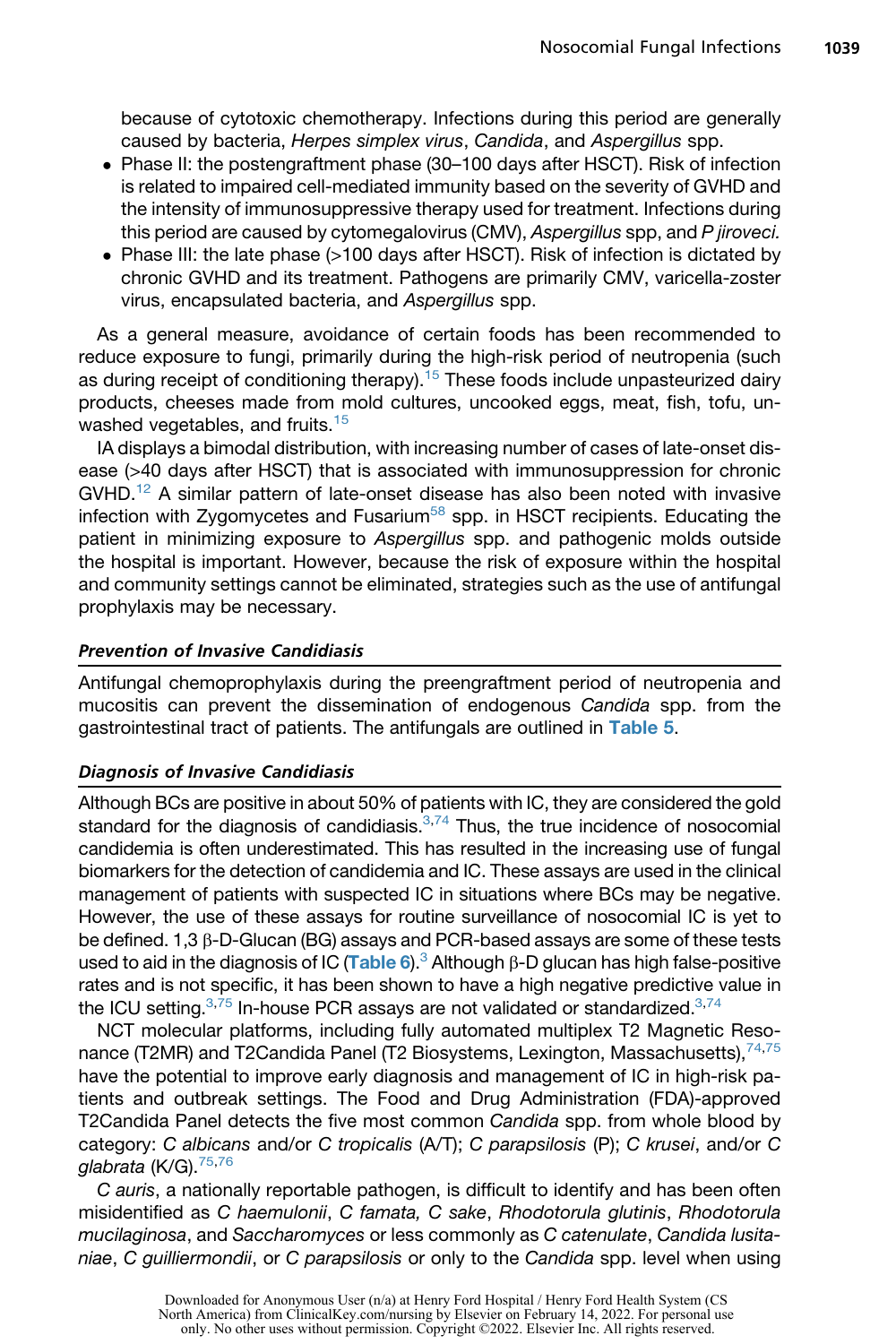<span id="page-14-0"></span>

| <b>Antifungal Agent</b>                                              | <b>Spectrum of Activity</b>                                                                                                                  | <b>Expected Resistance</b>                                                                                                                                                                                       | <b>Adverse Events</b>                                                                                                                                                          | <b>Drug Interactions</b>                                                                                                                                                                                                                                                                                                                                | <b>Clinical Considerations</b>                                                                                                                                                                                                                                                                                                                                       |
|----------------------------------------------------------------------|----------------------------------------------------------------------------------------------------------------------------------------------|------------------------------------------------------------------------------------------------------------------------------------------------------------------------------------------------------------------|--------------------------------------------------------------------------------------------------------------------------------------------------------------------------------|---------------------------------------------------------------------------------------------------------------------------------------------------------------------------------------------------------------------------------------------------------------------------------------------------------------------------------------------------------|----------------------------------------------------------------------------------------------------------------------------------------------------------------------------------------------------------------------------------------------------------------------------------------------------------------------------------------------------------------------|
| Polyenes                                                             |                                                                                                                                              |                                                                                                                                                                                                                  |                                                                                                                                                                                |                                                                                                                                                                                                                                                                                                                                                         |                                                                                                                                                                                                                                                                                                                                                                      |
| Conventional and<br>lipid-based<br>formulations of<br>amphotericin B | Most yeast Dimorphic<br>fungi<br>Molds: Aspergillus<br>fumigatus,<br>Aspergillus lentulus,<br>Mucor spp.,<br>Rhizopus spp.,<br>Fusarium spp. | Candida Iusitaniae.<br>C quillermondii,<br>C rugosa,<br>non-fumigatus<br>Aspergillus<br>(Aspergillus<br>terreus, A. ustus),<br>Trichosporon spp.,<br>Scedosporium<br>apiospermum,<br>Scedosporium<br>prolificans | Infusion reactions<br>(hypoxia, fever,<br>chills), phlebitis,<br>nausea, vomiting,<br>anemia.<br>nephrotoxicity,<br>elevated liver<br>enzymes,<br>hypersensitivity<br>reaction | Increased risk of<br>nephrotoxicity with<br>other nephrotoxic agents<br>and hypotension with<br>blood pressure lowering<br>agents                                                                                                                                                                                                                       | Lipid formulations are<br>associated with less<br>nephrotoxicity and<br>infusion reactions                                                                                                                                                                                                                                                                           |
| <b>Triazoles</b>                                                     |                                                                                                                                              |                                                                                                                                                                                                                  |                                                                                                                                                                                |                                                                                                                                                                                                                                                                                                                                                         |                                                                                                                                                                                                                                                                                                                                                                      |
| Fluconazole <sup>a</sup>                                             | Most yeast, including<br>most Candida spp.<br>Dimorphic fungi                                                                                | Candida krusei<br>Increasing resistance<br>in C glabrata<br>Molds<br>Dematiaceous fungi                                                                                                                          | Nausea, vomiting,<br>diarrhea,<br>headaches.<br>hepatitis,<br>cholestasis and<br>fulminant hepatitis,<br>allergic reactions                                                    | Inhibits CYP1A2, CYP2C19<br>CYP2C9, and CYP3A4 and<br>may increase the<br>concentration of several<br>classes of drugs,<br>including,<br>anticonvulsants,<br>antiarrhythmics, steroids,<br>QT-prolonging agents,<br>immunosuppressant and<br>antineoplastic agents,<br>anticoagulants, ergot<br>alkaloids, HMG-CoA<br>reductase inhibitors<br>(statins) | Dose adjustment required<br>if GFR is $< 50$ mL/min<br><b>Excellent oral</b><br>bioavailability<br>Highest penetration in CSF<br>and vitreous among<br>azoles<br>High urine concentration<br>and preferred for cystitis<br>Step-down therapy in a<br>critically ill patient who<br>becomes stable<br>Alternative initial therapy<br>in noncritically ill<br>patients |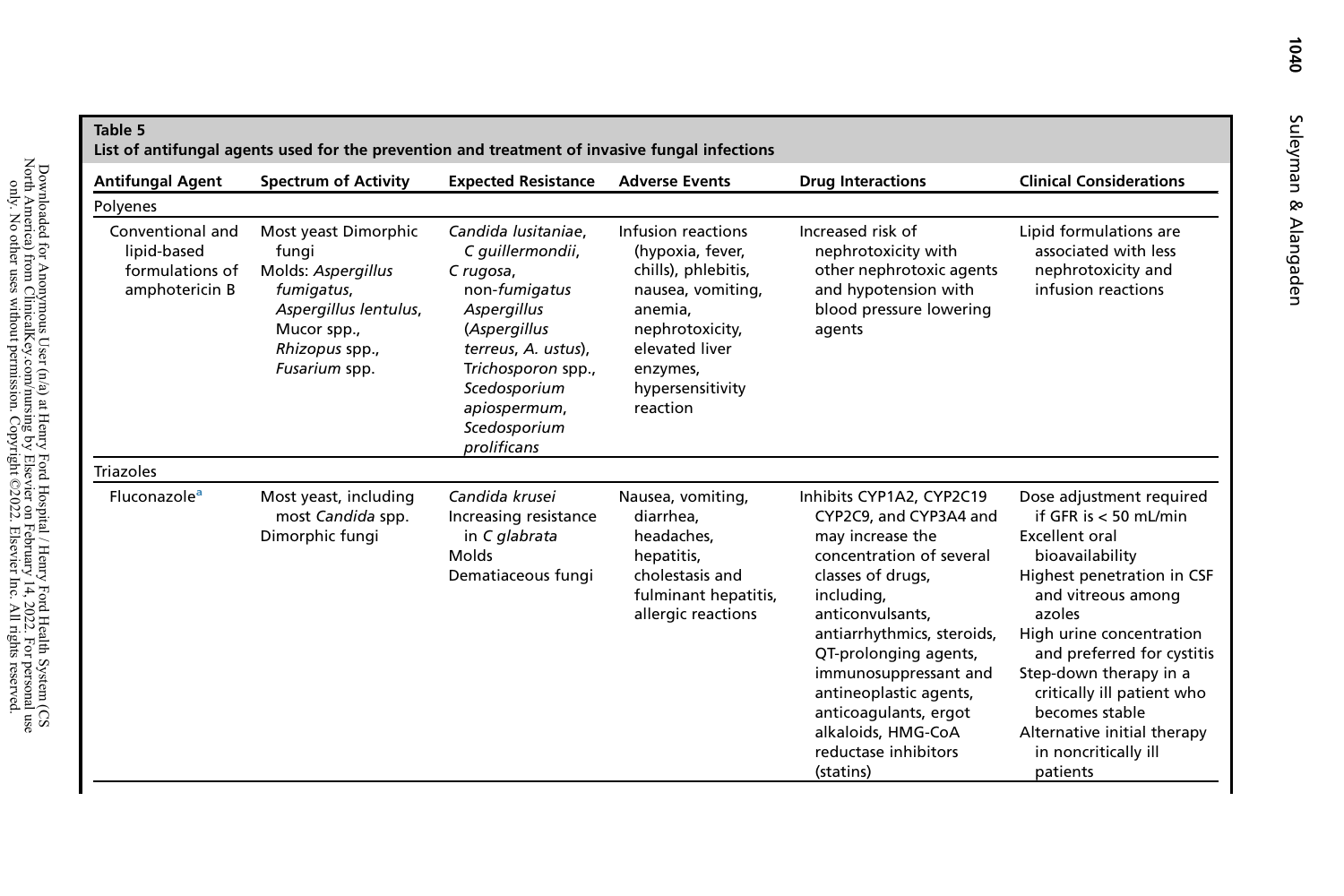| Yeast, including all<br>Candida spp.<br>Mold: most Aspergillus<br>spp. and Mucor spp.<br>Dimorphic fungi                | Fusarium spp.<br>Scedosporium<br>prolificans                                                                                                                   | Nausea, vomiting,<br>diarrhea,<br>abdominal pain,<br>constipation,<br>headache, rash,<br>peripheral edema,<br>dyspnea, cough,<br>hepatotoxicity,<br>hypokalemia<br>Dose-dependent<br>QT shortening | Moderate inhibitor of<br>CYP3A4 and inhibits the<br>metabolism of sirolimus,<br>tacrolimus, cyclosporine,<br>mycophenolate mofetil,<br>and other drugs<br>metabolized by CYP3A4                                                                                                                                                                    | Excellent oral<br>bioavailability<br>Large volume of<br>distribution with long<br>half-life<br>Newly approved extended<br>spectrum triazole for<br>invasive aspergillosis and<br>mucormycosis<br>Use with caution in patients<br>with severe hepatic<br>impairment |
|-------------------------------------------------------------------------------------------------------------------------|----------------------------------------------------------------------------------------------------------------------------------------------------------------|----------------------------------------------------------------------------------------------------------------------------------------------------------------------------------------------------|----------------------------------------------------------------------------------------------------------------------------------------------------------------------------------------------------------------------------------------------------------------------------------------------------------------------------------------------------|--------------------------------------------------------------------------------------------------------------------------------------------------------------------------------------------------------------------------------------------------------------------|
| Most yeast Dimorphic<br>fungi Molds: most<br>Aspergillus spp.<br>Dematiaceous fungi                                     | Candida krusei,<br>Aspergillus<br>lentulus,<br>Aspergillus<br>terreus,<br>Fusarium solani,<br>Rhizopus spp.,<br>Mucor spp.,<br>S apiospermum,<br>S prolificans | Nausea, vomiting,<br>diarrhea,<br>abdominal<br>discomfort,<br>peripheral and<br>pulmonary<br>edema, CHF,<br>hypertension,<br>hypokalemia,<br>hepatotoxicity                                        | Potent CYP3A4 and<br>P-glycoprotein inhibitor<br>that increases the<br>concentration of several<br>classes of drugs,<br>including calcium<br>channel blockers,<br>antiarrhythmics,<br>immunosuppressant<br>agents, anticoagulants,<br>ergot alkaloids, HMG-<br>CoA reductase inhibitors<br>Contraindicated in patients<br>with ventricular failure | No IV formulation available<br>Not well studied for<br>invasive candidiasis<br>Primarily used in dimorphic<br>fungi infections<br>Therapeutic drug<br>monitoring required<br>Use with caution in patients<br>with liver and renal<br>failure                       |
| Yeast<br>Dimorphic fungi<br>Molds: Aspergillus<br>spp., F solani,<br>Mucor spp.,<br>Rhizopus spp.<br>Dematiaceous fungi | Scedosporium<br>prolificans,<br>S apiospermum                                                                                                                  | Nausea, vomiting,<br>diarrhea, fever,<br>headache,<br>coughing,<br>hypokalemia,<br>and liver enzyme<br>elevation                                                                                   | Potent CYP3A4 inhibitor<br>Concomitant use of drugs<br>that are metabolized<br>through CYP3A4<br>(sirolimus, ergot<br>alkaloids, HMG-CoA<br>reductase inhibitors) or<br>CYP3A4 substrates that<br>prolong the QT interval<br>(pimozide, quinidine) is<br>contraindicated                                                                           | Indicated for<br>oropharyngeal but<br>not primary<br>candidiasis<br>Primarily used for invasive<br>Aspergillus and Candida<br>prophylaxis in high-risk<br>patients<br>Oral suspension has<br>unpredictable<br>bioavailability                                      |
|                                                                                                                         |                                                                                                                                                                |                                                                                                                                                                                                    |                                                                                                                                                                                                                                                                                                                                                    |                                                                                                                                                                                                                                                                    |

Nosocomial Fungal Infections Nosocomial Fungal Infections 1041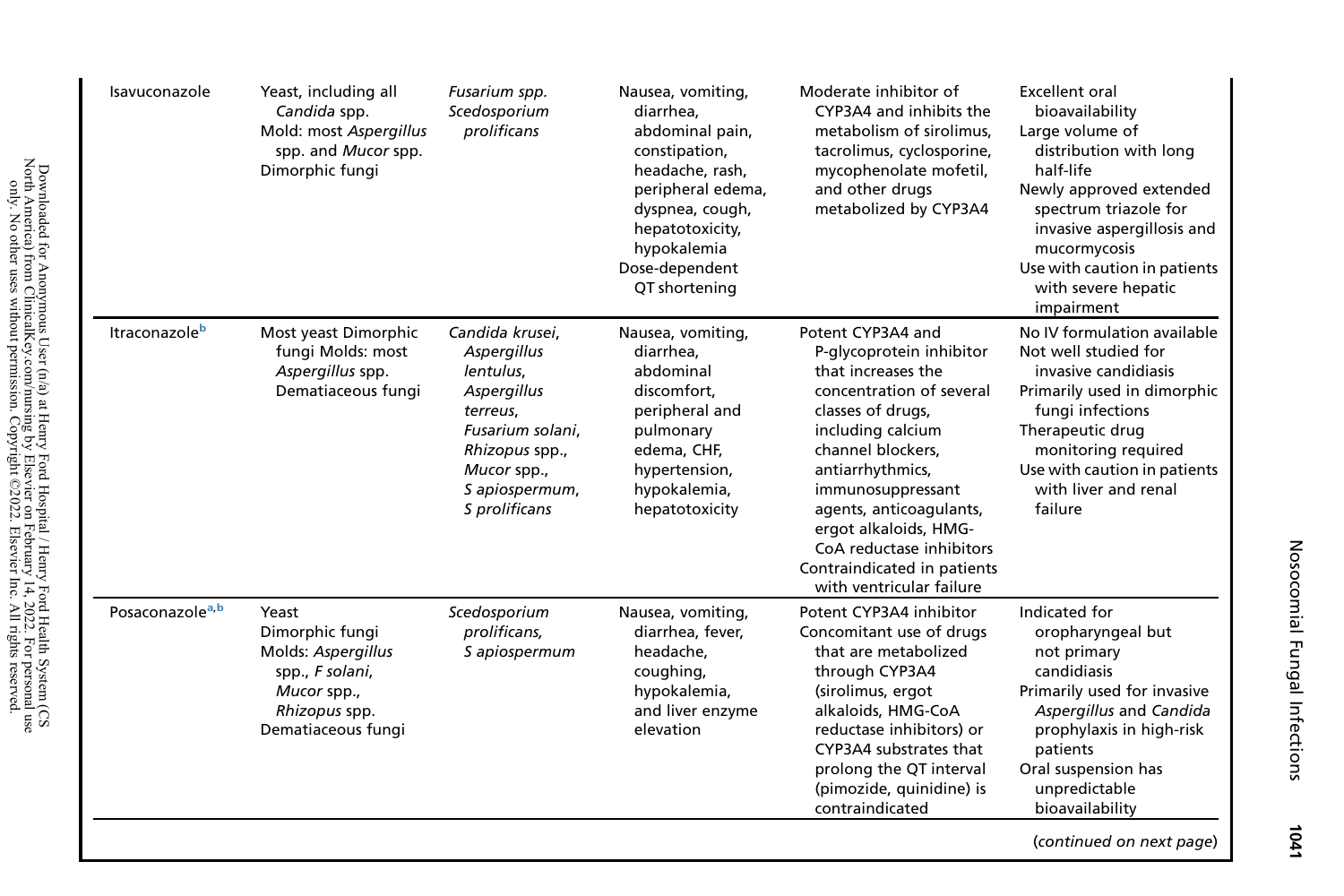| Table 5<br>(continued)  |                                                                                      |                                                                                                                                      |                                                                                                                                                       |                                                                                                                                                                                                                                                                                                                                  |                                                                                                                                                                                                                                                                                                                                                                       |
|-------------------------|--------------------------------------------------------------------------------------|--------------------------------------------------------------------------------------------------------------------------------------|-------------------------------------------------------------------------------------------------------------------------------------------------------|----------------------------------------------------------------------------------------------------------------------------------------------------------------------------------------------------------------------------------------------------------------------------------------------------------------------------------|-----------------------------------------------------------------------------------------------------------------------------------------------------------------------------------------------------------------------------------------------------------------------------------------------------------------------------------------------------------------------|
| <b>Antifungal Agent</b> | <b>Spectrum of Activity</b>                                                          | <b>Expected Resistance</b>                                                                                                           | <b>Adverse Events</b>                                                                                                                                 | <b>Drug Interactions</b>                                                                                                                                                                                                                                                                                                         | <b>Clinical Considerations</b>                                                                                                                                                                                                                                                                                                                                        |
|                         |                                                                                      |                                                                                                                                      |                                                                                                                                                       |                                                                                                                                                                                                                                                                                                                                  | IV formulation should be<br>avoided if GFR <50 mL/<br>min                                                                                                                                                                                                                                                                                                             |
| Voriconazole            | Yeast<br>Dimorphic fungi<br>molds: most<br>Aspergillus spp.<br>Dematiaceous<br>funai | Aspergillus lentulus,<br>Rhizopus spp.,<br>Mucor spp.                                                                                | Skin rash.<br>photosensitivity,<br>hepatic toxicity,<br>transient visual<br>disturbances.<br>hallucinations.<br>periostitis,                          | Inhibits CYP2C19, CYP2C9,<br>and CYP3A4 and<br>increases the<br>concentration of several<br>classes of drugs,<br>including steroids,<br>anticonvulsants.<br>antiarrhythmics, QT-<br>prolonging agents,<br>immunosuppressant and<br>antineoplastic agents,<br>anticoagulants, ergot<br>alkaloids, HMG-CoA<br>reductase inhibitors | IV formulation:<br>cyclodextrin vehicle can<br>accumulate if GFR<br>$<$ 50 mL/min<br>Dose adjustment required<br>in hepatic impairment<br>Good CSF and vitreous<br>penetration<br>Therapeutic drug<br>monitoring required<br>First-line therapy for<br>Aspergillus infections<br>Step-down oral therapy for<br>patients with<br>fluconazole-resistant<br>Candida spp. |
| Echinocandins           |                                                                                      |                                                                                                                                      |                                                                                                                                                       |                                                                                                                                                                                                                                                                                                                                  |                                                                                                                                                                                                                                                                                                                                                                       |
| Anidulafungin           | Candida spp.<br>Aspergillus spp.<br>Dimorphic fungi                                  | Cryptococcus spp.<br>Trichosporon spp.<br>Aspergillus lentulus<br>Fusarium spp.<br>S prolificans<br>Mucor spp.<br>Dematiaceous fungi | Nausea, vomiting,<br>diarrhea, fever,<br>rash, insomnia,<br>infusion reaction.<br>edema, elevated<br>liver enzymes,<br>hypokalemia,<br>hypomagnesemia | No major drug interactions                                                                                                                                                                                                                                                                                                       | Only available in IV<br>formulation<br>Does not penetrate the eye,<br>CNS, or urine<br>Fist-line therapy in invasive<br>candidiasis                                                                                                                                                                                                                                   |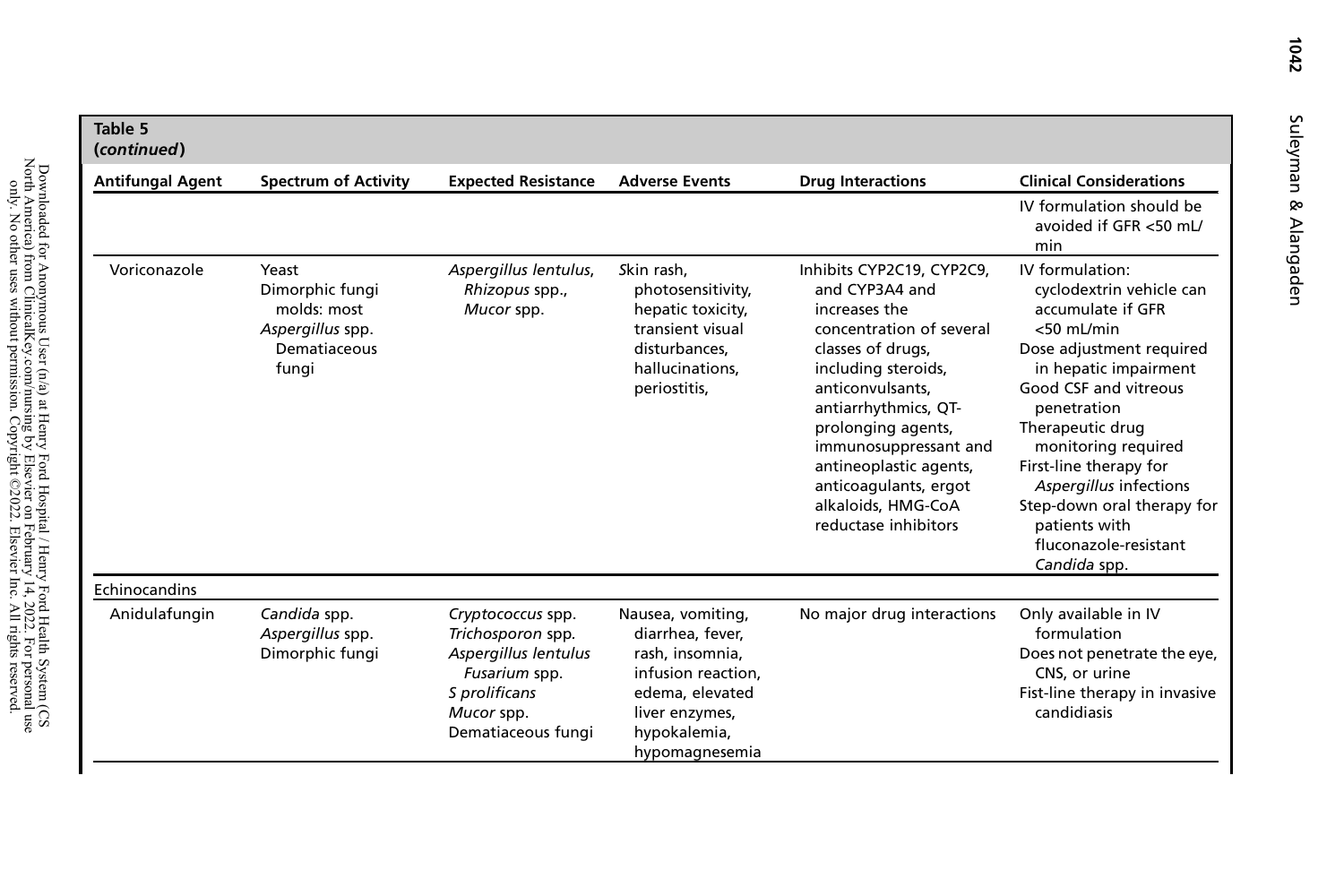| Caspofungin             | Candida spp.<br>Aspergillus spp.<br>Dimorphic fungi | Cryptococcus spp.<br>Trichosporon spp.<br>Aspergillus lentulus<br>Fusarium spp.<br>S prolificans<br>Mucor spp.<br>Dematiaceous fungi | Nausea, vomiting,<br>diarrhea, headache<br>edema, chills,<br>rash, phlebitis,<br>hypotension,<br>hypokalemia,<br>anemia, elevated<br>liver enzymes                    | May decrease the serum<br>concentration of<br>tacrolimus<br>Cyclosporine may increase<br>and rifampin may<br>decrease the<br>concentration of<br>caspofungin | Only available in IV<br>formulation<br>Does not penetrate the eye,<br>CNS, or urine<br>Dose adjustment in<br>patients with moderate<br>hepatic impairment<br>Fist-line therapy in invasive<br>candidiasis |
|-------------------------|-----------------------------------------------------|--------------------------------------------------------------------------------------------------------------------------------------|-----------------------------------------------------------------------------------------------------------------------------------------------------------------------|--------------------------------------------------------------------------------------------------------------------------------------------------------------|-----------------------------------------------------------------------------------------------------------------------------------------------------------------------------------------------------------|
| Micafungin <sup>a</sup> | Candida spp.<br>Aspergillus spp.<br>Dimorphic fungi | Cryptococcus spp.<br>Trichosporon spp.<br>Aspergillus lentulus<br>Fusarium spp.<br>S prolificans<br>Mucor spp.<br>Dematiaceous fungi | Nausea, vomiting,<br>diarrhea.<br>abdominal pain,<br>headache,<br>insomnia,<br>phlebitis, skin<br>reactions,<br>hepatotoxicity,<br>hemolytic anemia,<br>renal failure | Micafungin may increase<br>the serum concentration<br>of sirolimus                                                                                           | Only available in IV<br>formulation<br>Does not penetrate the eye,<br>CNS, or urine<br>Fist-line therapy in invasive<br>candidiasis                                                                       |

<span id="page-17-1"></span><span id="page-17-0"></span>

<sup>a</sup> FDA-approved for candidiasis prophylaxis.<br><sup>b</sup> FDA-approved for aspergillosis prophylaxis.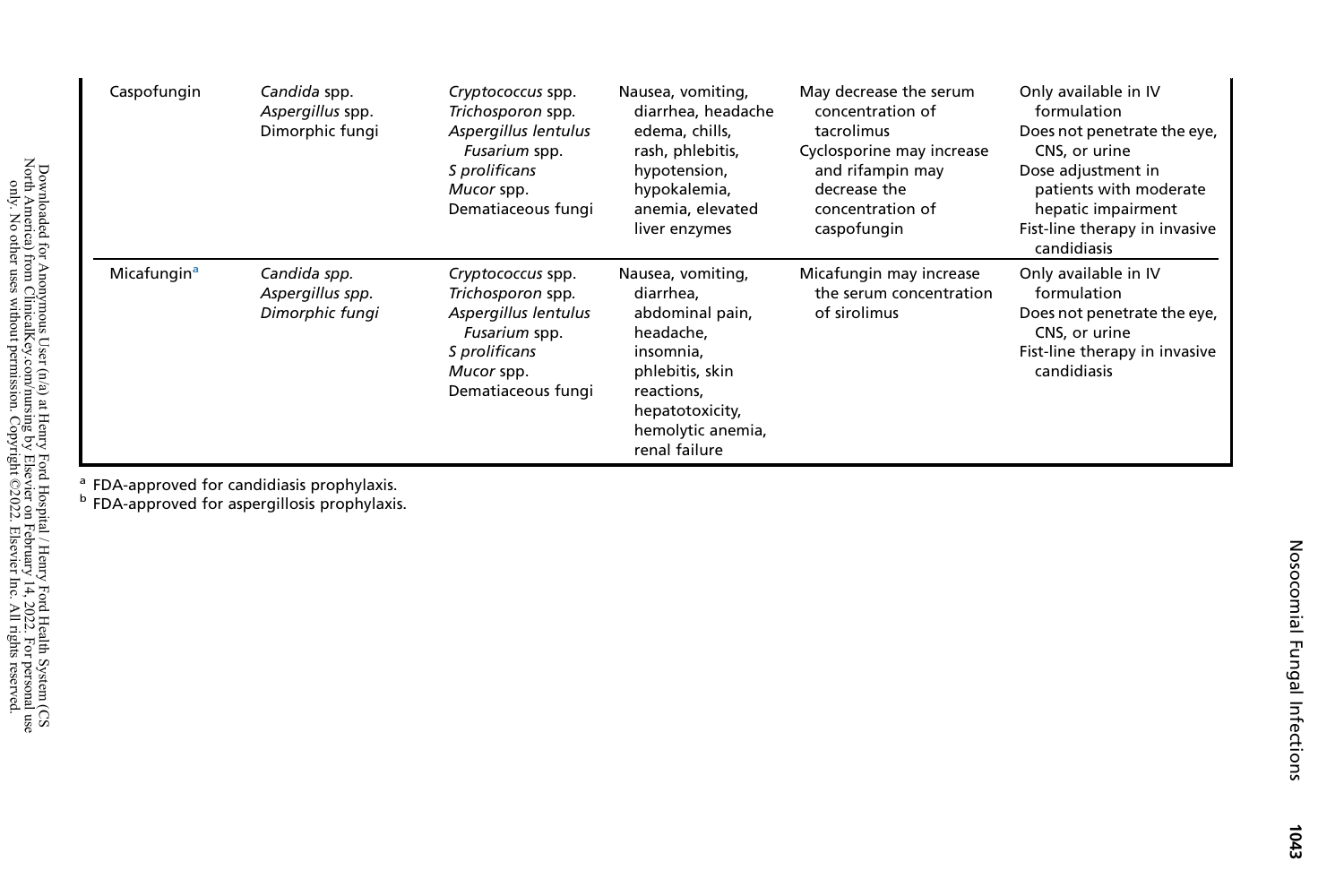<span id="page-18-0"></span>

| Table 6                  | Nonculture-based microbiologic tests for detection of invasive fungal infections                                                                                                                                               |                                                                                                                                                                                             |                                                                                                                 |
|--------------------------|--------------------------------------------------------------------------------------------------------------------------------------------------------------------------------------------------------------------------------|---------------------------------------------------------------------------------------------------------------------------------------------------------------------------------------------|-----------------------------------------------------------------------------------------------------------------|
| Assay                    | 1,3 $\beta$ -D-Glucan (BG)                                                                                                                                                                                                     | Galactomannan (GM)                                                                                                                                                                          | T2MR Assay                                                                                                      |
| Method                   | Protease zymogen-<br>based colorimetric<br>assay                                                                                                                                                                               | Anti-GM monoclonal<br>antibody                                                                                                                                                              | Amplification and<br>detection of<br>Candida DNA by<br>PCR and T2<br>magnetic<br>resonance                      |
| Clinical<br>application  | Early detection of IFI                                                                                                                                                                                                         | Early detection of<br>invasive aspergillosis                                                                                                                                                | Early detection of<br>candidemia<br>(C albicans,<br>C glabrata,<br>C krusei,<br>C parapsilosis,<br>C tropicalis |
| Specimen<br>type         | Serum                                                                                                                                                                                                                          | Serum, BAL                                                                                                                                                                                  | Whole blood                                                                                                     |
| Result<br>Interpretation | Negative $< 60$ pg/mL<br>Intermediate<br>60-79 pg/mL<br>Positive >80 pg/mL                                                                                                                                                     | Negative < 0.50<br>Positive > 0.50                                                                                                                                                          | Negative<br>Positive<br>Indeterminate                                                                           |
| Sensitivity              | 67%-84%                                                                                                                                                                                                                        | BAL: 72%-92%<br>Serum: 59%-83%                                                                                                                                                              | 91.1%                                                                                                           |
| Specificity              | 80%-90%                                                                                                                                                                                                                        | BAL: 78%-92%<br>Serum: 92%-94%                                                                                                                                                              | 99.4%                                                                                                           |
| Cross-reactivity         | Pneumocystis jiroveci,<br>Coccidioides immitis,<br>Histoplasma<br>encapsulatum,<br>Candida spp.,<br>Acremonium.<br>Fusarium spp.,<br>Trichosporon spp.,<br>Aspergillus spp.                                                    | Aspergillus spp.,<br>Fusarium spp.,<br>Paecilomyces,<br>Penicillium spp.,<br>Alternaria spp.,<br>Histoplasma<br>encapsulatum,<br>Blastomyces<br>dermatitidis,<br>Cryptococcus<br>neoformans | Candida bracarensis.<br>C metapsilosis,<br>C orthopsilosis,<br>Saccharomyces<br>cerevisiae                      |
| False positives          | Semisynthetic $\beta$ -lactam<br>antibiotics<br>Hemodialysis with<br>cellulose membranes,<br><b>Bacteremia</b><br>Transfusion given<br>through cellulose<br>membranes<br>Gauze<br>Intravenous<br>imunoglobulins<br>and albumin | Semisynthetic $\beta$ -lactam<br>antibiotics<br>Mucositis or GI tract<br><b>GVHD</b><br>Multiple myeloma<br>Plasmalyte used in BAL<br>Cotton swabs                                          | Cross-contamination                                                                                             |
|                          |                                                                                                                                                                                                                                |                                                                                                                                                                                             | (continued on next page)                                                                                        |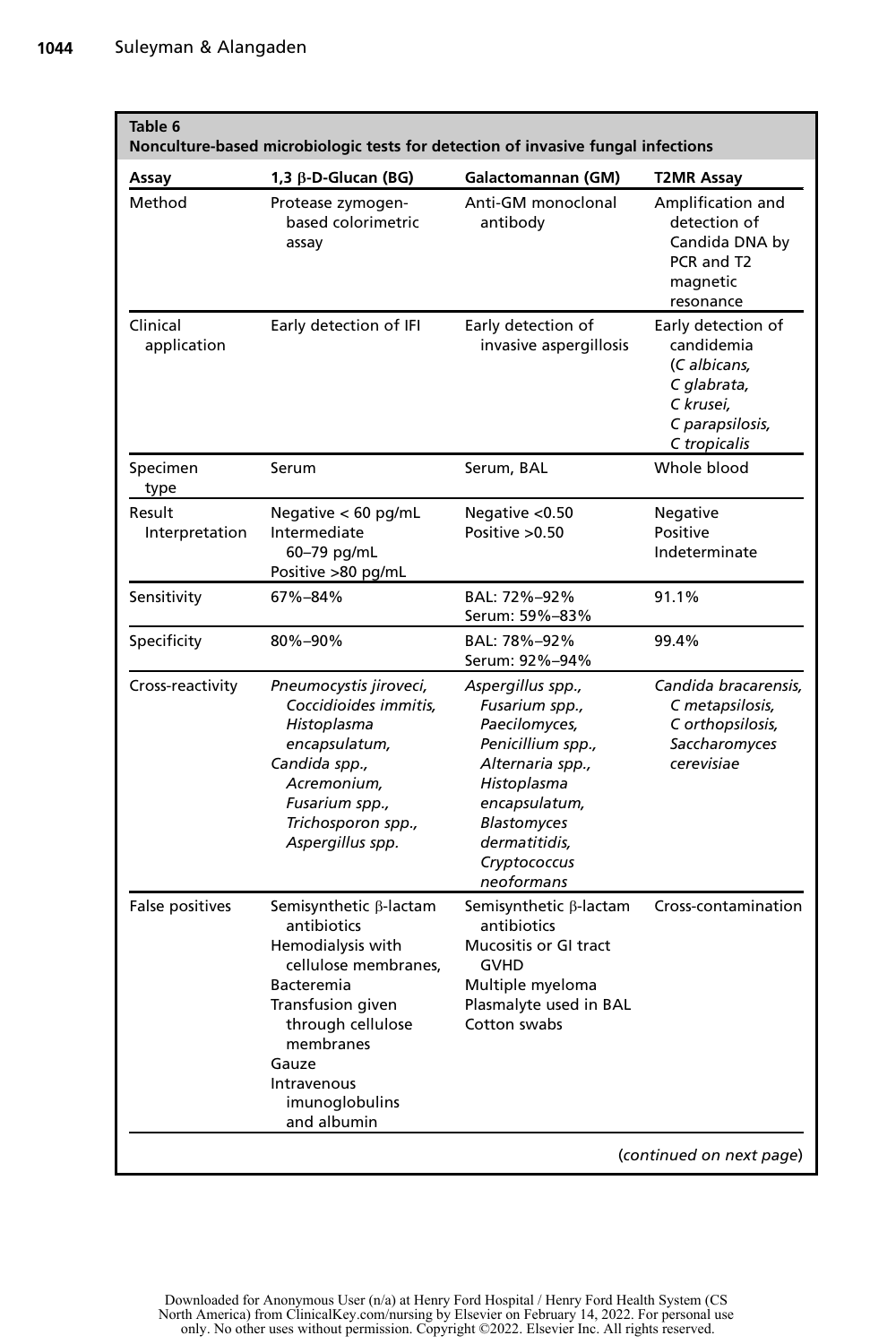| Table 6<br>(continued) |                                   |                                   |                                                                                                                                                                                                                           |
|------------------------|-----------------------------------|-----------------------------------|---------------------------------------------------------------------------------------------------------------------------------------------------------------------------------------------------------------------------|
| Assay                  | $1,3 \beta$ -D-Glucan (BG)        | Galactomannan (GM)                | T2MR Assay                                                                                                                                                                                                                |
| False negatives        | Concomitant use<br>of antifungals | Concomitant use<br>of antifungals | Insufficient blood<br>volume, clotted<br>blood sample,<br>specimen not<br>at room<br>temperature,<br>presence of<br>inhibitors.<br>technical error,<br>infection caused<br>by an organism<br>not detected by<br>the panel |

standard laboratory methods.  $8,29,32$  $8,29,32$  $8,29,32$  If the aforementioned species are identified or species identity cannot be determined, the CDC recommends further characterization using alternative methodology, including matrix-assisted laser desorption/ionization time-of-flight or molecular-based methods. The GenMark ePlex BC Identification Fungal Pathogen Panel is the first FDA-approved multiplex molecular panel that detects 16 fungal targets, including *C auris*, from positive BC with a high sensitivity and specificity. $77$  The T2Cauris Panel, available for research use, is able to directly detect several Candida spp. from skin, blood, and environmental samples.<sup>[78](#page-26-9)</sup> Various other PCR methods have been developed for the detection of *C auris*.

The use of newer NCTs such as T2Candida could impact the reporting of CLABSIs to NHSN. A positive NCT result may meet the laboratory-confirmed BSI (LCBI) criteria regardless of the BC result. In response to concernsfrom reporting health care institutions, NHSN revised reporting criteria starting January 1, 2020: If an NCT is positive but the BC is negative 2 days before, the day of, or 1 day after for the same organism, the NCT result is disregarded. However, if no BC is collected within this timeframe, the NCT result is usedfor LCBI surveillance determination and will be reported as a CLABSI if criteria are met.<sup>[79](#page-26-10)</sup>

#### Prevention of Aspergillosis

Given the prolonged duration of the risk for aspergillosis in HSCT recipients with chronic GVHD, guidelines recommend the use of an antimold prophylaxis (see Table  $5$ ).<sup>[2](#page-22-11)</sup> The duration of prophylaxis is not clearly defined but is generally dictated by the severity of GVHD and the intensity of immunosuppression used to treat GVHD. Antimold prophylaxis has also been recommended for patients with acute myelogenous leukemia and myelodysplastic syndromes during periods of prolonged neutropenia.<sup>[2](#page-22-11)</sup> Among patients receiving SOT, lung transplant recipients are at the greatest risk for IA. Current guidelines recommend prophylaxis with an antimold azole agent or inhaled amphotericin B product for 3 to 4 months after lung transplantation.<sup>[2](#page-22-11)</sup> Reinitiation of prophylaxis is also recommended after intensification of immunosuppression for episodes of rejection.[2](#page-22-11) Antimold prophylaxis may be considered in high-risk patients during institutional outbreaks of mold infection.<sup>[2](#page-22-11)</sup>

#### Diagnosis of Invasive Aspergillosis

The true incidence of community-associated or nosocomial IA may be underestimated as BCs are almost always negative. Diagnosis of invasive pulmonary aspergillosis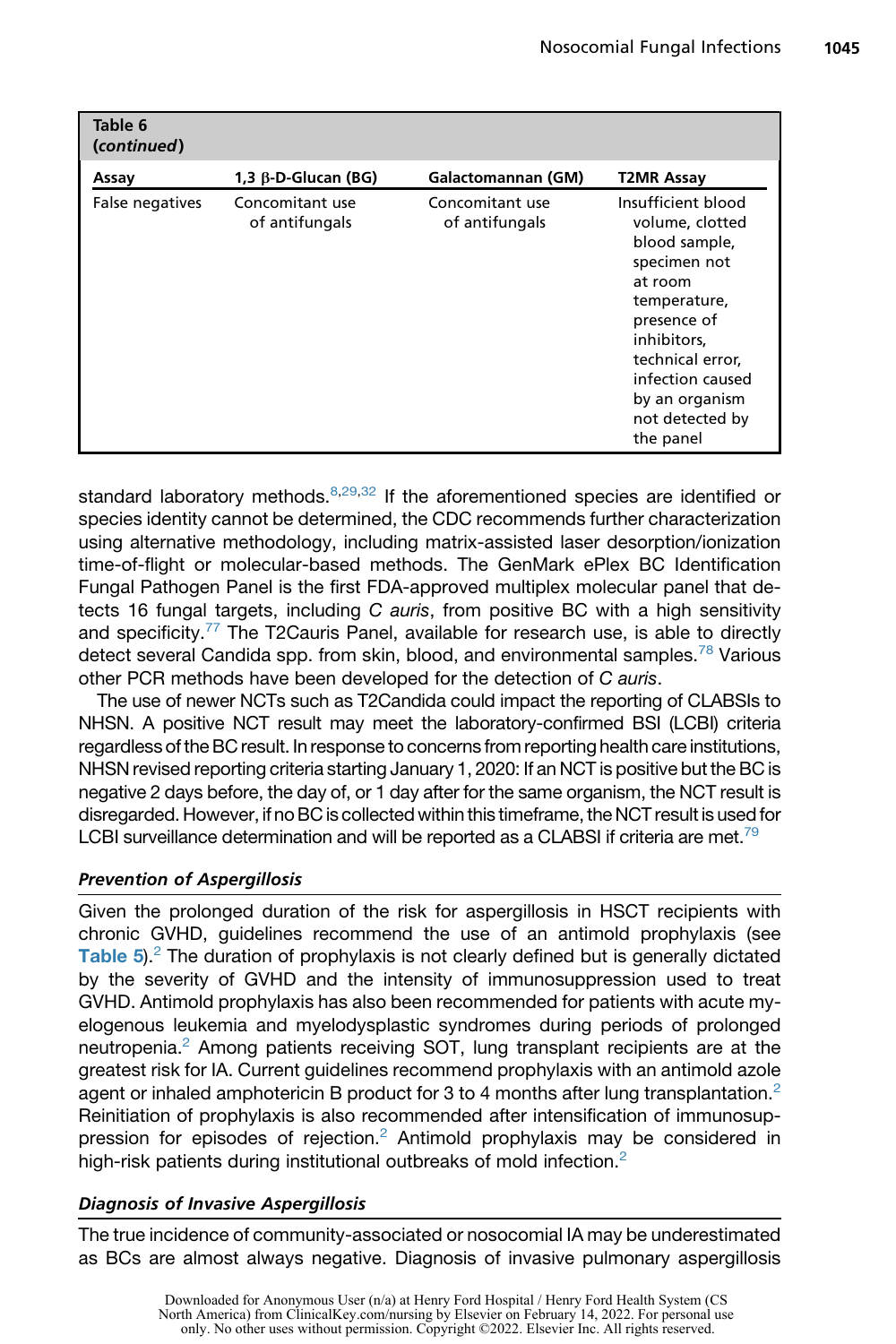(IPA) has traditionally relied on the isolation of fungi in culture in combination with compatible histopathologic or radiographic findings. Moreover, it is often difficult to perform invasive testing in the severely immunocompromised patients to obtain specimens for microbiological testing. This has led to the increasing use of fungal biomarkers for the detection of IA, including the BG and the galactomannan (GM) assay (see [Table 6](#page-18-0)). These assays are increasingly used in the clinical management of patients with suspected IA. Serum and bronchoalveolar lavage (BAL) GM and BG are recommended for the diagnosis of IA in patients with hematologic malignancies and HSCT recipients. However, GM is not recommended in nonneutropenic patients given its low sensitivity, and BG is not specific for Aspergillus spp. $<sup>2</sup>$  $<sup>2</sup>$  $<sup>2</sup>$  Historically, mo-</sup> lecular assays such as PCR were excluded due to lack of standardization and validation. However, recent efforts have been directed at addressing these limitations and optimizing assay performance using various specimens.  $80-82$  The use of these NCTs for routine surveillance of nosocomial IA is undefined.

#### Prevention of Pneumocystis Pneumonia

*Pneumocystis* pneumonia prophylaxis is recommended for HSCT and SOT recipients during high-risk periods of immunosuppression, especially the first 100 days after transplantation.[15](#page-23-17) Although there is potential for person-to-person transmission of *P jirovecii* leading to nosocomial outbreaks, current guidelines do not recommend specific isolation measures for the care of these hospitalized patients.<sup>[14](#page-23-16)</sup> However, they do recommend avoiding cohorting infected patients with those who are immunocompromised.<sup>[14](#page-23-16)</sup>

#### Diagnosis of Pneumocystis Pneumonia

*P jirovecii* cannot be cultured, and microscopic visualization of cysts and/or trophozoites in lower respiratory samples (LRSs) such as induced sputum and BAL fluids is the gold standard for diagnosis, despite the low sensitivity and specificity. $82$  In recent decades, molecular diagnostics such as PCR are increasingly being used for detection of *P jirovecii* in clinical respiratory samples; although the sensitivity (91%–100%) is high, specificity is much lower (86%) and false-negative results can occur in LRSs.<sup>[81](#page-26-13)</sup> Conversely, PCR of oropharyngeal wash fluid has a higher specificity (93%) compared with LRSs. $82$  As such, quantitative PCR is preferred to qualitative PCR to establish probable disease. However, threshold for positivity has not been determined.<sup>[80](#page-26-11)</sup>

#### Coronavirus Disease 2019–Associated Candidiasis

Candidemia is increasing reported in critically ill patients with COVID-19, a condition termed COVID-19-associated candidiasis (CAC). $83-86$  No specific underlying COVID-19–associated immunologic defects that predispose to IC have been identified. The incidence of CAC ranges from 0.7% to 24% in case series reported from various geographic regions. 83-86 The median time from the hospital or ICU admission to diagnosis of CAC was 10 to 15 days, indicating that CAC is likely an HAI. The overall 30 day mortality in patients with CAC was 50% or higher.[83](#page-26-14)[,85,](#page-26-15)[86](#page-27-0) Non-*C albicans* species including *C auris* were frequently isolated, and infection with non-*C albicans* spp. was associated with worse outcomes.<sup>[83](#page-26-14)</sup> Potential risk factors included extended ICU stay, cardiovascular disease (CVD), diabetes mellitus (DM), mechanical ventilation (MV), HD and prolonged CVC dwell time, and use of tocilizumab. $83-86$  Traditional risk factors such as cancer chemotherapy, neutropenia, or transplantation were uncommon.

These reports suggest that CAC predominately results from CVC infection, and the increased incidence may reflect the unique challenges of caring for critically ill patients in the ICU during a pandemic. It also highlights the importance of strict adherence to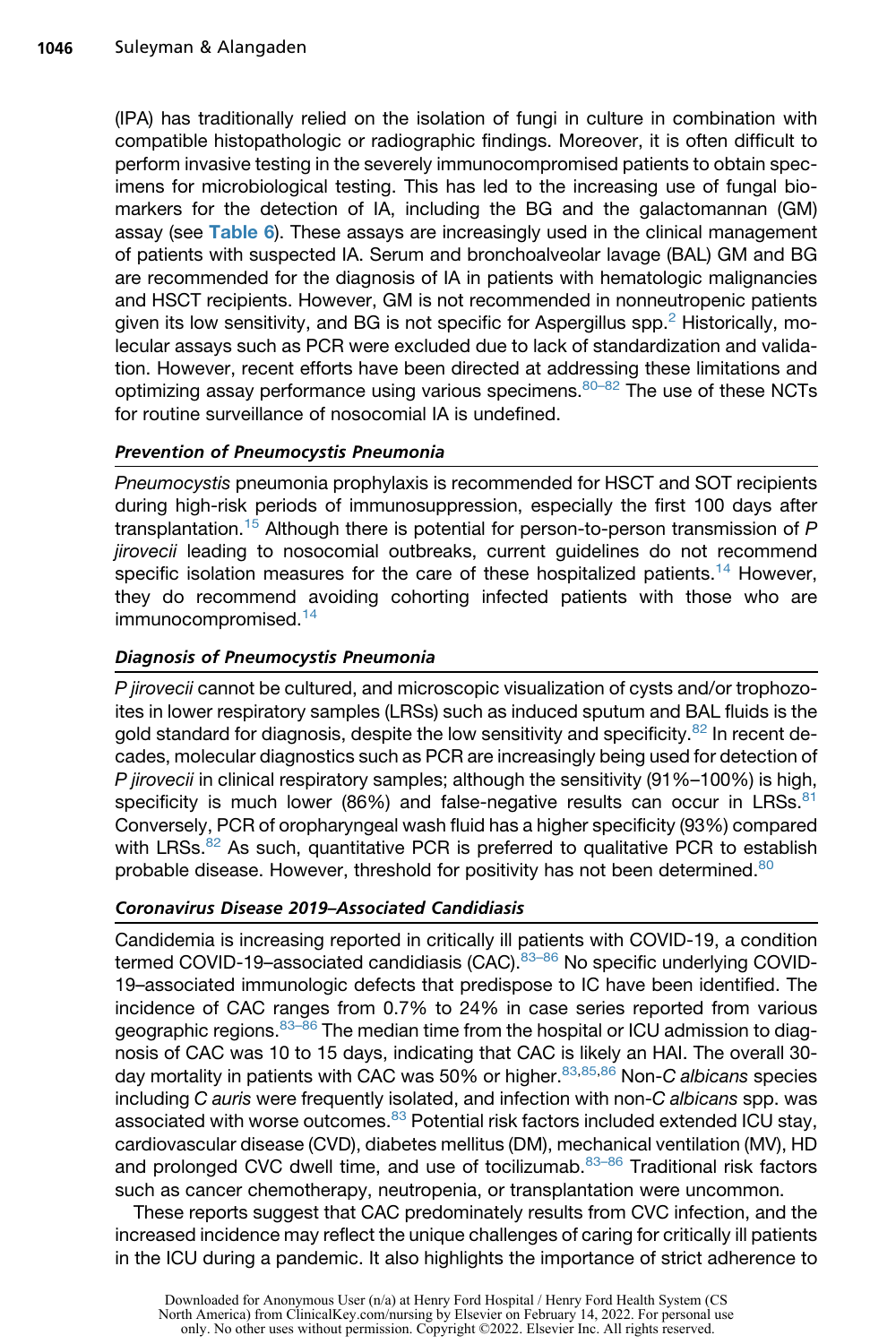infection control measures in ICUs to prevent CLABSIs in critically ill patients with COVID-19.

#### CORONAVIRUS DISEASE 2019–ASSOCIATED PULMONARY ASPERGILLOSIS

Critically ill patients with influenza can develop secondary influenza-associated pulmo-nary aspergillosis.<sup>[46](#page-24-17)</sup> Similarly, there have been increasing reports of pulmonary aspergillosis among critically ill patients with COVID-19, a condition termed COVID-19– associated pulmonary aspergillosis (CAPA). $47,87-92$  $47,87-92$  It is believed that CAPA occurs as a consequence of direct damage to the airway epithelium, impaired immune function caused by Severe acute respiratory syndrome coronavirus 2 (SARS-CoV-2), and increased susceptibility to aspergillosis as a result of the use of immune modulatory therapies such as corticosteroids and IL-6 blockers. $92$  The incidence of CAPA ranges from 4.8% to 33% in reports from various geographic locations, among ICU and non-ICU settings. $87-91$  The wide range in incidence may be primarily due to the varying definitions used and the difficulty in establishing the diagnosis as sampling of the lower respiratory tract was limited due to the risk of aerosolization during bronchoscopy.  $92$  A recent study from 17 countries, done between March and August 2020, described 186 patients with CAPA defined using established standard criteria. $47$  The incidence of CAPA among these patients with COVID-19 ranged from 0.1% to 9.7%, with increasing incidence of 1.0%–39.1% in patients in the ICU and 1.1%–47.4% in patients requiring MV.<sup>[47](#page-24-18)</sup> In this study, the median time to diagnosis of CAPA was 10 days from diagnosis of COVID-19 (Interquartile range, IQR: 5–16 days) and 8 days from ICU admission (IQR: 3– 14 days). The time to diagnosis of 7 or more days suggests that most of these cases of CAPA might be HAIs. CAPA was significantly associated with worse outcomes compared with patients with COVID-19 without CAPA.<sup>[88](#page-27-3)</sup> The overall mortality has been in excess of 50% with worse outcomes in intubated patients,  $47,88,89$  $47,88,89$  $47,88,89$  with CAPA attributable mortality of 33%.<sup>[47](#page-24-18)</sup> Treatment with voriconazole was associated with improved outcomes.[47](#page-24-18)[,89](#page-27-4) *A fumigatus* was the most commonly isolated species, followed by *A flavus*. [47,](#page-24-18)[87–89](#page-27-1) Unlike the traditional risk factors of prolonged neutropenia or transplantation reported with IPA, the underlying comorbidities associated with CAPA include COVID-19–associated acute respiratory distress syndrome, CVD, renal failure, DM, chronic lung disease and obesity, and use of cortocosteroids.  $47,89$  $47,89$  Similarly, the clinical and radiographic features differ from those previously described for IPA. The diagnosis was established using fungal cultures and NCTs, including BG, GM, asper-gillus PCR, and lateral flow assays.<sup>[91](#page-27-5)</sup> In order to standardize reporting, consensus criteria have been proposed for CAPA.<sup>[91](#page-27-5)</sup> The diagnosis of CAPA requires entry criteria of laboratory-confirmed diagnosis of COVID-19 pneumonia in an ICU patient and then stratifies CAPA as proven, probable, or possible using a combination of histopathology, clinical features, imaging, and microbiology.

From an infection prevention perspective, the increasing incidence of CAPA in critically ill patients with COVID-19 emphasizes the need for surveillance for nosocomial aspergillosis in this population and strict adherence to standard measures for mitigating risk for nosocomial aspergillosis as previously described.

#### SUMMARY

Nosocomial fungal infections, especially IC, including candidemia and IA, can result in significant morbidity and mortality in critically ill and severely immunocompromised patients. Implementation of recommended infection control strategies can prevent catheter-related candidemia and minimize exposure of severely immunocompromised patients to airborne *Aspergillus* spores within the hospital environment. In select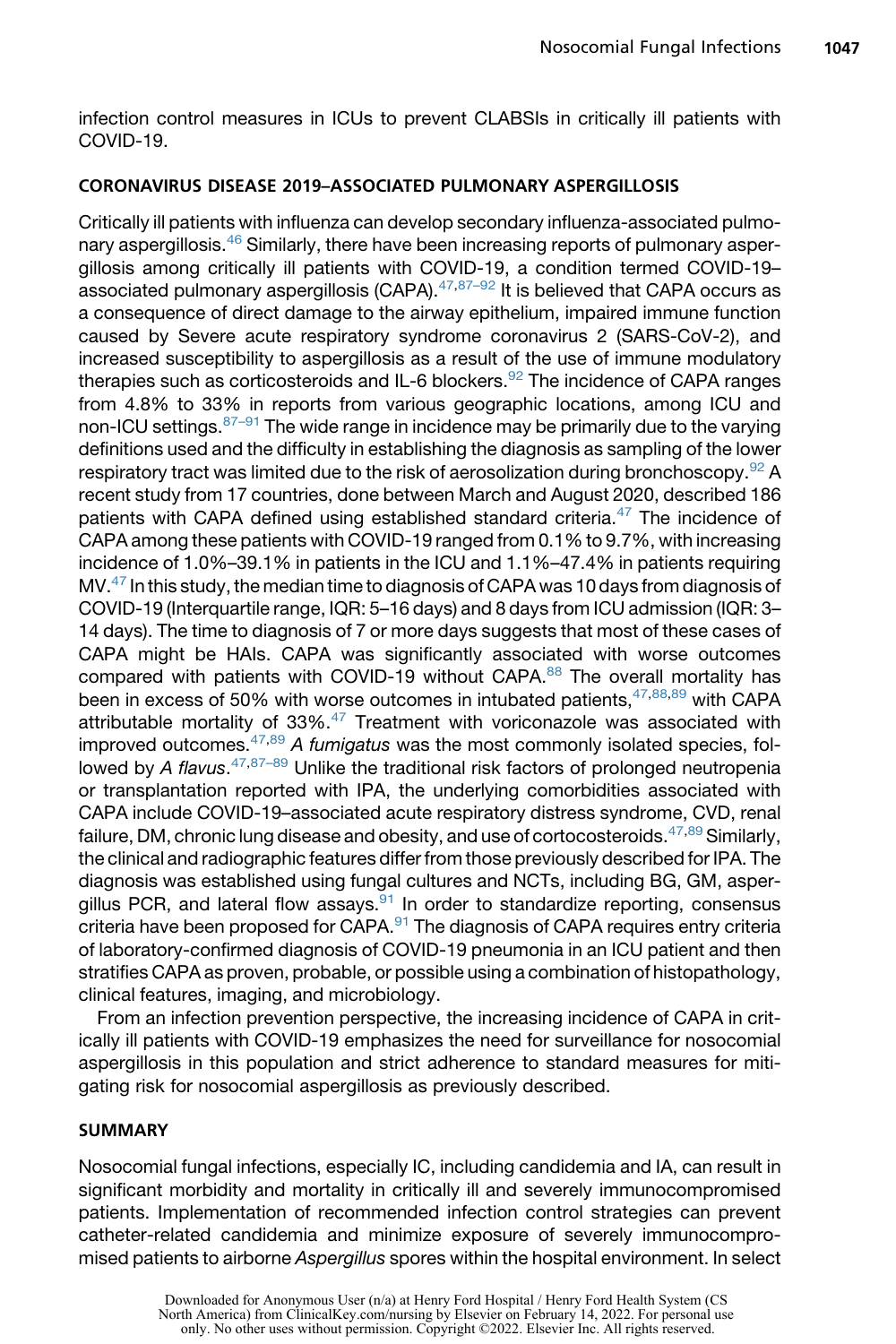patient populations at high risk for invasive fungal infections, antifungal prophylaxis should be considered during the periods of intense immunosuppression. Newer nonculture-based methods have the potential to improve the diagnosis of nosocomial fungal infections.

#### CLINICS CARE POINTS

- Surveillance for new entities of COVID-19–associated invasive candidiasis and aspergillosis and emerging fungal pathogen C auris is important.
- Thoughtful application of newer nonculture-based fungal diagnostics can improve identification of nosocomial infections.
- Adherence to established infection prevention and control practices is essential to minimize risk of nosocomial fungal infections.

#### <span id="page-22-0"></span>**REFERENCES**

- 1. [Vazquez JA, Miceli MH, Alangaden G. Invasive fungal infections in transplant re](http://refhub.elsevier.com/S0891-5520(21)00075-1/sref1)[cipients. Ther Adv Infect Dis 2013;1\(3\):85–105](http://refhub.elsevier.com/S0891-5520(21)00075-1/sref1).
- <span id="page-22-11"></span>2. [Patterson TF, Thompson GR III, Denning DW, et al. Practice guidelines for the](http://refhub.elsevier.com/S0891-5520(21)00075-1/sref2) [diagnosis and management of Aspergillosis: 2016 update by the Infectious Dis](http://refhub.elsevier.com/S0891-5520(21)00075-1/sref2)[eases Society of America. Clin Infect Dis 2016;63\(4\):e1–60](http://refhub.elsevier.com/S0891-5520(21)00075-1/sref2).
- <span id="page-22-1"></span>3. [Pappas PG, Kauffman CA, Andes DR. Clinical practice guideline for the manage](http://refhub.elsevier.com/S0891-5520(21)00075-1/sref3)[ment of candiadiasis; 2016 update by the Infectious Diseases Society of Amer](http://refhub.elsevier.com/S0891-5520(21)00075-1/sref3)[ica. Clin Infect Dis 2016;62\(4\):e1–50](http://refhub.elsevier.com/S0891-5520(21)00075-1/sref3).
- <span id="page-22-2"></span>4. [Weiner-Lastinger L, Abner S, Edwards J, et al. Antimicrobial-resistant pathogens](http://refhub.elsevier.com/S0891-5520(21)00075-1/sref4) [associated with adult healthcare-associated infections: summary of data re](http://refhub.elsevier.com/S0891-5520(21)00075-1/sref4)[ported to the National Healthcare Safety Network, 2015–2017. Infect Control](http://refhub.elsevier.com/S0891-5520(21)00075-1/sref4) [Hosp Epidemiol 2020;41\(1\):1–18](http://refhub.elsevier.com/S0891-5520(21)00075-1/sref4).
- <span id="page-22-3"></span>5. [Kanamori H, Rutala WA, Sickbert-Bennett EE, et al. Review of fungal outbreaks](http://refhub.elsevier.com/S0891-5520(21)00075-1/sref5) [and infection prevention in healthcare settings during construction and renova](http://refhub.elsevier.com/S0891-5520(21)00075-1/sref5)[tion. Clin Infect Dis 2015;61\(3\):433–44.](http://refhub.elsevier.com/S0891-5520(21)00075-1/sref5)
- <span id="page-22-4"></span>6. [Yapar N. Epidemiology and risk factors for invasive candidiasis. Ther Clin Risk](http://refhub.elsevier.com/S0891-5520(21)00075-1/sref6) [Manag 2014;10:95–105](http://refhub.elsevier.com/S0891-5520(21)00075-1/sref6).
- <span id="page-22-5"></span>7. [Tsay S, Williams S, Mu Y, et al. National burden of candidemia, United States.](http://refhub.elsevier.com/S0891-5520(21)00075-1/sref7) [Open Forum Infect Dis 2018;5\(Suppl 1\):S142–3](http://refhub.elsevier.com/S0891-5520(21)00075-1/sref7).
- <span id="page-22-6"></span>8. Available at: [https://www.cdc.gov/fungal/diseases/candidiasis/invasive/statistics.](https://www.cdc.gov/fungal/diseases/candidiasis/invasive/statistics.html) [html](https://www.cdc.gov/fungal/diseases/candidiasis/invasive/statistics.html). Accessed May 27, 2021.
- <span id="page-22-7"></span>9. [Ha YE, Peck KR, Joo EJ, et al. Impact of first-line antifungal agents on the out](http://refhub.elsevier.com/S0891-5520(21)00075-1/sref9)[comes and costs of candidemia. Antimicrobial Agents Chemother 2012;56\(7\):](http://refhub.elsevier.com/S0891-5520(21)00075-1/sref9) [3950–6.](http://refhub.elsevier.com/S0891-5520(21)00075-1/sref9)
- <span id="page-22-8"></span>10. [Vallabhaneni S, Benedict K, Derado G, et al. Trends in hospitalizations related to](http://refhub.elsevier.com/S0891-5520(21)00075-1/sref10) [invasive aspergillosis and mucormycosis in the United States, 2000-2013. Open](http://refhub.elsevier.com/S0891-5520(21)00075-1/sref10) [Forum Infect Dis 2017;4\(1\):ofw268](http://refhub.elsevier.com/S0891-5520(21)00075-1/sref10).
- <span id="page-22-9"></span>11. [Neofytos D, Horn D, Anaissie E, et al. Epidemiology and outcome of invasive](http://refhub.elsevier.com/S0891-5520(21)00075-1/sref11) [fungal infection in adult hematopoietic stem cell transplant recipients: analysis](http://refhub.elsevier.com/S0891-5520(21)00075-1/sref11) [of Multicenter Prospective Antifungal Therapy \(PATH\) Alliance registry. Clin Infect](http://refhub.elsevier.com/S0891-5520(21)00075-1/sref11) [Dis 2009;48\(3\):265–73](http://refhub.elsevier.com/S0891-5520(21)00075-1/sref11).
- <span id="page-22-10"></span>12. [Upton A, Kirby KA, Carpenter P, et al. Invasive aspergillosis following hemato](http://refhub.elsevier.com/S0891-5520(21)00075-1/sref12)[poietic cell transplantation: outcomes and prognostic factors associated with](http://refhub.elsevier.com/S0891-5520(21)00075-1/sref12) [mortality. Clin Infect Dis 2007;44\(4\):531–40](http://refhub.elsevier.com/S0891-5520(21)00075-1/sref12).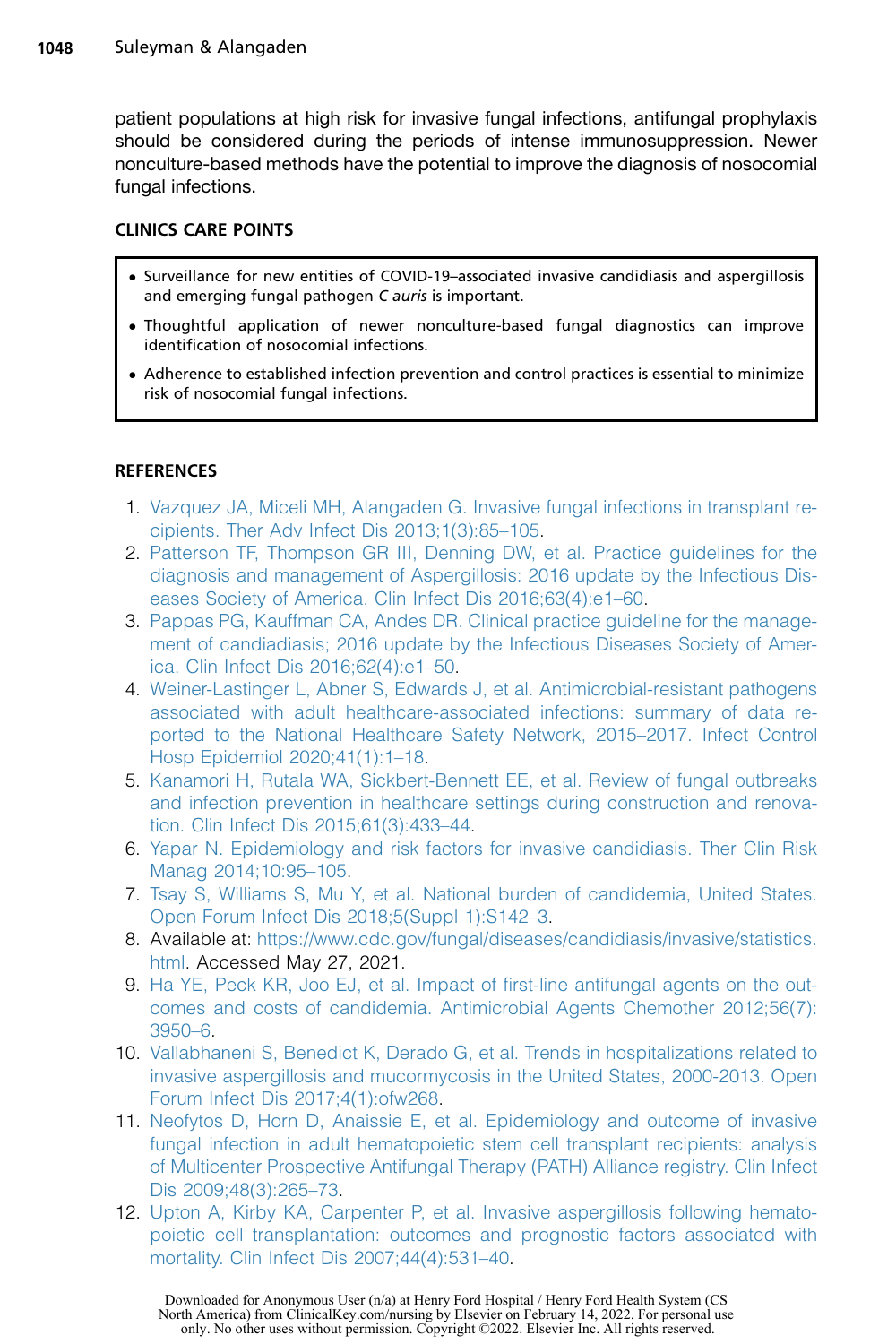- <span id="page-23-0"></span>13. [O'Grady NP, Alexander M, Burns LA, et al. Guidelines for the prevention of intra](http://refhub.elsevier.com/S0891-5520(21)00075-1/sref13)[vascular catheter-related infections, 2011. Centers for Disease Control and Pre](http://refhub.elsevier.com/S0891-5520(21)00075-1/sref13)[vention. Clin Infect Dis 2011;52\(9\):e162–93](http://refhub.elsevier.com/S0891-5520(21)00075-1/sref13).
- <span id="page-23-16"></span>14. Siegel JD, Rhinehart E, Jackson M, et al. Guidelines for isolation precautions: preventing transmission of infectious agents in healthcare settings. 2007. Available at: <http://www.cdc.gov/ncidod/dhqp/pdf/isolation2007.pdf>. Accessed April 20, 2021.
- <span id="page-23-17"></span>15. [Tomblyn M, Chiller T, Einsele H, et al. Guidelines for preventing infectious compli](http://refhub.elsevier.com/S0891-5520(21)00075-1/sref15)[cations among hematopoietic cell transplantation recipients: a global perspec](http://refhub.elsevier.com/S0891-5520(21)00075-1/sref15)[tive. Biol Blood Marrow Transplant 2009;15\(10\):1143–238](http://refhub.elsevier.com/S0891-5520(21)00075-1/sref15).
- <span id="page-23-1"></span>16. [Vazquez JA, Sanchez V, Dmuchowski C, et al. Nosocomial acquisition of](http://refhub.elsevier.com/S0891-5520(21)00075-1/sref16) Candida albicans[: an epidemiologic study. J Infect Dis 1993;168\(1\):195–201.](http://refhub.elsevier.com/S0891-5520(21)00075-1/sref16)
- <span id="page-23-2"></span>17. [Vazquez JA, Dembry LM, Sanchez V, et al. Nosocomial](http://refhub.elsevier.com/S0891-5520(21)00075-1/sref17) Candida glabrata coloni[zation: an epidemiologic study. J Clin Microbiol 1998;36\(2\):421–6.](http://refhub.elsevier.com/S0891-5520(21)00075-1/sref17)
- <span id="page-23-3"></span>18. [Trofa D, Gacser A, Nosanchuk JD. Candida parapsilosis, an emerging fungal](http://refhub.elsevier.com/S0891-5520(21)00075-1/sref18) [pathogen. Clin Microbiol Rev 2008;21\(4\):606–25.](http://refhub.elsevier.com/S0891-5520(21)00075-1/sref18)
- <span id="page-23-4"></span>19. [Vincent J, Sakr Y, Singer M, et al. Prevalence and outcomes of infection among](http://refhub.elsevier.com/S0891-5520(21)00075-1/sref19) [patients in intensive care units in 2017. JAMA 2020;323\(15\):1478–87](http://refhub.elsevier.com/S0891-5520(21)00075-1/sref19).
- <span id="page-23-5"></span>20. [Zilberberg M, Shorr A, Kollef M. Secular trends in candidemia-related hospitaliza](http://refhub.elsevier.com/S0891-5520(21)00075-1/sref20)[tion in the United States, 2000–2005. Infect Control Hosp Epidemiol 2008;29:](http://refhub.elsevier.com/S0891-5520(21)00075-1/sref20) [978–80.](http://refhub.elsevier.com/S0891-5520(21)00075-1/sref20)
- <span id="page-23-6"></span>21. [Ricotta EE, Lai YL, Babiker A, et al. Invasive candidiasis species distribution and](http://refhub.elsevier.com/S0891-5520(21)00075-1/sref21) [trends, United States, 2009-2017. J Infect Dis 2021;223\(7\):1295–302.](http://refhub.elsevier.com/S0891-5520(21)00075-1/sref21)
- <span id="page-23-7"></span>22. [Pfaller M, Neofytos D, Diekema D, et al. Epidemiology and outcomes of candide](http://refhub.elsevier.com/S0891-5520(21)00075-1/sref22)[mia in 3648 patients: data from the Prospective Antifungal Therapy \(PATH Alli](http://refhub.elsevier.com/S0891-5520(21)00075-1/sref22)[ance](http://refhub.elsevier.com/S0891-5520(21)00075-1/sref22)®[\) registry, 2004–2008. Diagn Microbiol Infect Dis 2012;74\(4\):323–31](http://refhub.elsevier.com/S0891-5520(21)00075-1/sref22).
- <span id="page-23-8"></span>23. [Azie N, Neofytos D, Pfaller M, et al. The PATH \(Prospective Antifungal Therapy\)](http://refhub.elsevier.com/S0891-5520(21)00075-1/sref23) [Alliance](http://refhub.elsevier.com/S0891-5520(21)00075-1/sref23)® [registry and invasive fungal infections: update 2012. Diagn Microbiol](http://refhub.elsevier.com/S0891-5520(21)00075-1/sref23) [Infect Dis 2012;73\(4\):293–300.](http://refhub.elsevier.com/S0891-5520(21)00075-1/sref23)
- <span id="page-23-9"></span>24. [Pfaller MA, Diekema DJ, Gibbs DL, et al. Results from the ARTEMIS DISK Global](http://refhub.elsevier.com/S0891-5520(21)00075-1/sref24) [Antifungal Surveillance Study, 1997 to 2007: a 10.5-year analysis of susceptibil](http://refhub.elsevier.com/S0891-5520(21)00075-1/sref24)ities of Candida [Species to fluconazole and voriconazole as determined by](http://refhub.elsevier.com/S0891-5520(21)00075-1/sref24) [CLSI standardized disk diffusion. J Clin Microbiol 2010;48\(4\):1366–77.](http://refhub.elsevier.com/S0891-5520(21)00075-1/sref24)
- <span id="page-23-10"></span>25. [Gupta N, Haque A, Lattif AA, et al. Epidemiology and molecular typing of](http://refhub.elsevier.com/S0891-5520(21)00075-1/sref25) Candida [isolates from burn patients. Mycopathologia 2004;158\(4\):397–405.](http://refhub.elsevier.com/S0891-5520(21)00075-1/sref25)
- <span id="page-23-11"></span>26. [Fanello S, Bouchara JP, Jousset N, et al. Nosocomial](http://refhub.elsevier.com/S0891-5520(21)00075-1/sref26) Candida albicans acquisi[tion in a geriatric unit: epidemiology and evidence for person-to-person trans](http://refhub.elsevier.com/S0891-5520(21)00075-1/sref26) [mission. J Hosp Infect 2001;47\(1\):46–52.](http://refhub.elsevier.com/S0891-5520(21)00075-1/sref26)
- <span id="page-23-12"></span>27. [Masala L, Luzzati R, Maccacaro L, et al. Nosocomial cluster of](http://refhub.elsevier.com/S0891-5520(21)00075-1/sref27) Candida guillermondii [fungemia in surgical patients. Eur J Clin Microbiol Infect Dis 2003;](http://refhub.elsevier.com/S0891-5520(21)00075-1/sref27) [22\(11\):686–8](http://refhub.elsevier.com/S0891-5520(21)00075-1/sref27).
- <span id="page-23-13"></span>28. [Minces LR, Ho KS, Veldkamp PJ, et al.](http://refhub.elsevier.com/S0891-5520(21)00075-1/sref28) Candida rugosa: a distinctive emerging [cause of candidaemia. A case report and review of the literature. Scand J Infect](http://refhub.elsevier.com/S0891-5520(21)00075-1/sref28) [Dis 2009;41\(11–12\):892–7.](http://refhub.elsevier.com/S0891-5520(21)00075-1/sref28)
- <span id="page-23-14"></span>29. [Tsay S, Kallen A, Jackson BR, et al. Approach to the investigation and manage-](http://refhub.elsevier.com/S0891-5520(21)00075-1/sref29)ment of patients with Candida auris[, an emerging multidrug-resistant yeast. Clin](http://refhub.elsevier.com/S0891-5520(21)00075-1/sref29) [Infect Dis 2018;66\(2\):306–11.](http://refhub.elsevier.com/S0891-5520(21)00075-1/sref29)
- <span id="page-23-15"></span>30. [Vallabhaneni S, Kallen A, Tsay S, et al. Investigation of the first seven reported](http://refhub.elsevier.com/S0891-5520(21)00075-1/sref30) cases of Candida auris[, a globally emerging invasive, multidrug-resistant fungus](http://refhub.elsevier.com/S0891-5520(21)00075-1/sref30) [— United States, May 2013–August 2016. MMWR Morb Mortal Wkly Rep 2016;](http://refhub.elsevier.com/S0891-5520(21)00075-1/sref30) [65:1234–7](http://refhub.elsevier.com/S0891-5520(21)00075-1/sref30).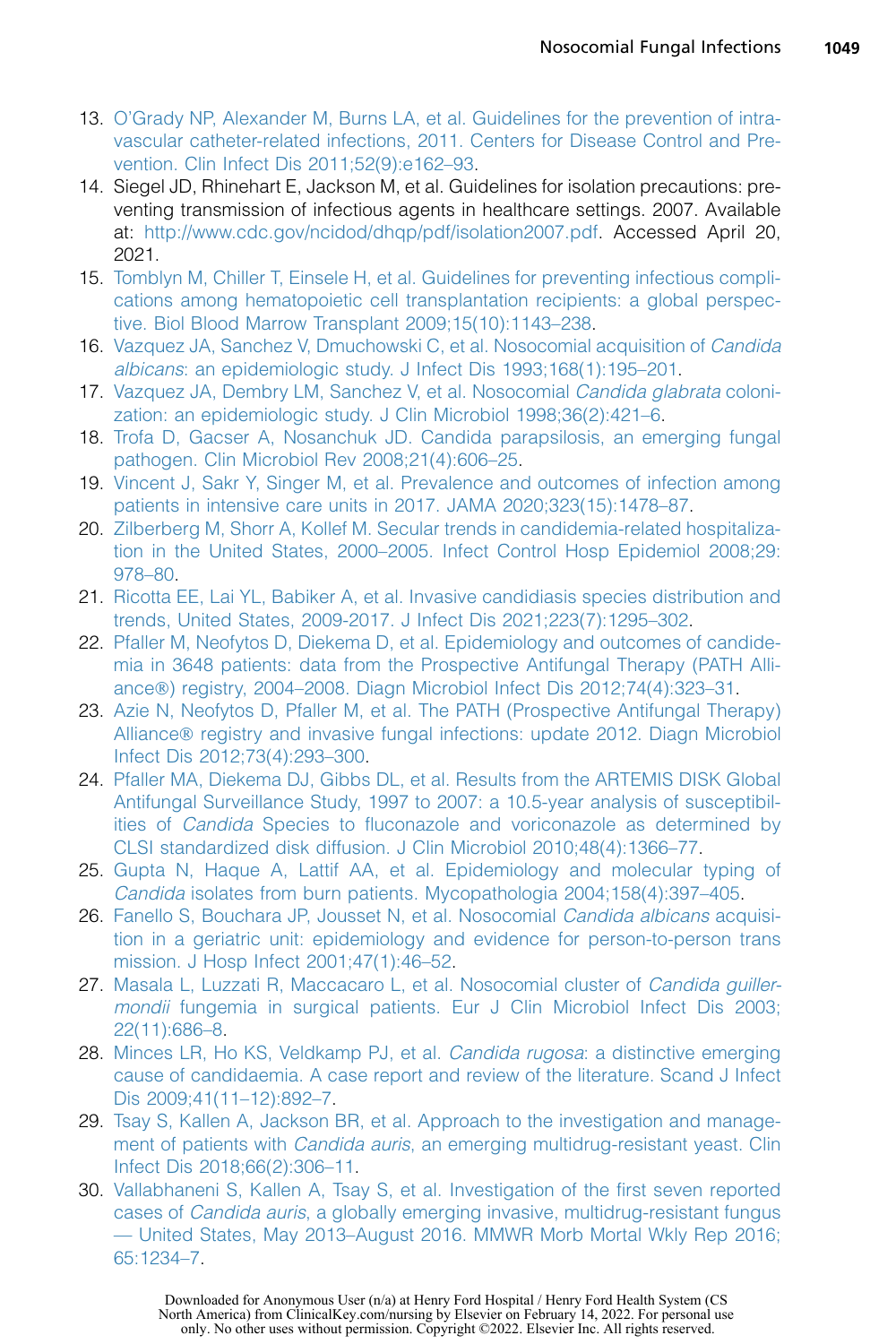- <span id="page-24-0"></span>31. [Prestel C, Anderson E, Forsberg K, et al.](http://refhub.elsevier.com/S0891-5520(21)00075-1/sref31) Candida auris outbreak in a COVID-19 [specialty care unit — Florida, July–August 2020. MMWR Morb Mortal Wkly Rep](http://refhub.elsevier.com/S0891-5520(21)00075-1/sref31) [2021;70:56–7](http://refhub.elsevier.com/S0891-5520(21)00075-1/sref31).
- <span id="page-24-1"></span>32. [Jeffery-Smith A, Taori SK, Schelenz S, et al.](http://refhub.elsevier.com/S0891-5520(21)00075-1/sref32) Candida auris: a review of the litera[ture. Clin Microbiol Rev 2017;31\(1\). e00029-17.](http://refhub.elsevier.com/S0891-5520(21)00075-1/sref32)
- 33. [Ostrowsky B, Greenko J, Adams E, et al.](http://refhub.elsevier.com/S0891-5520(21)00075-1/sref33) *Candida auris* isolates resistant to three [classes of antifungal medications — New York, 2019. MMWR Morb Mortal Wkly](http://refhub.elsevier.com/S0891-5520(21)00075-1/sref33) [Rep 2020;69:6–9.](http://refhub.elsevier.com/S0891-5520(21)00075-1/sref33)
- <span id="page-24-2"></span>34. [Rhimi W, Theelen B, Boekhout T, et al.](http://refhub.elsevier.com/S0891-5520(21)00075-1/sref34) Malassezia spp. Yeasts of emerging [concern in fungemia. Front Cell Infect Microbiol 2020;10:370.](http://refhub.elsevier.com/S0891-5520(21)00075-1/sref34)
- <span id="page-24-3"></span>35. [Iatta R, Cafarchia C, Cuna T, et al. Bloodstream infections by Malassezia and](http://refhub.elsevier.com/S0891-5520(21)00075-1/sref35) [Candida species in critical care patients. Med Mycol 2014;52\(3\):264–9.](http://refhub.elsevier.com/S0891-5520(21)00075-1/sref35)
- <span id="page-24-4"></span>36. [Liao Y, Lu X, Yang S, et al. Epidemiology and outcome of trichosporon fungemia:](http://refhub.elsevier.com/S0891-5520(21)00075-1/sref36) [a review of 185 reported cases from 1975 to 2014. Open Forum Infect Dis 2015;](http://refhub.elsevier.com/S0891-5520(21)00075-1/sref36) [2\(4\):ofv141.](http://refhub.elsevier.com/S0891-5520(21)00075-1/sref36)
- <span id="page-24-5"></span>37. [Ruan SY, Chien JY, Hsueh PR. Invasive trichosporonosis caused by](http://refhub.elsevier.com/S0891-5520(21)00075-1/sref37) Trichosporon asahii and other unusual Trichosporon [species at a medical center in Taiwan. Clin](http://refhub.elsevier.com/S0891-5520(21)00075-1/sref37) [Infect Dis 2009;49\(1\):e11–7.](http://refhub.elsevier.com/S0891-5520(21)00075-1/sref37)
- <span id="page-24-6"></span>38. [Kanamori H, Weber DJ, Rutala WA. Healthcare Outbreaks associated with a wa](http://refhub.elsevier.com/S0891-5520(21)00075-1/sref38)[ter reservoir and infection prevention strategies. Clin Infect Dis 2016;62\(11\):](http://refhub.elsevier.com/S0891-5520(21)00075-1/sref38) [1423–35.](http://refhub.elsevier.com/S0891-5520(21)00075-1/sref38)
- <span id="page-24-7"></span>39. Available at: [https://www.cdc.gov/infectioncontrol/guidelines/bsi/index.html.](https://www.cdc.gov/infectioncontrol/guidelines/bsi/index.html) Accessed April 1, 2021.
- <span id="page-24-8"></span>40. [Antoniadou A. Outbreaks of zygomycosis in hospitals. Clin Microbiol Infect 2009;](http://refhub.elsevier.com/S0891-5520(21)00075-1/sref40) [15\(Suppl 5\):55–9](http://refhub.elsevier.com/S0891-5520(21)00075-1/sref40).
- <span id="page-24-9"></span>41. [Guerrero A, Torres P, Duran MT, et al. Airborne outbreak of nosocomial](http://refhub.elsevier.com/S0891-5520(21)00075-1/sref41) Scedosporium prolificans infection. Lancet 2001;357(9264):1267-8.
- <span id="page-24-10"></span>42. [Krishnan S, Manavathu EK, Chandrasekar PH.](http://refhub.elsevier.com/S0891-5520(21)00075-1/sref42) Aspergillus flavus: an emerging non-fumigatus Aspergillus [species of significance. Mycoses 2009;52\(3\):206–22.](http://refhub.elsevier.com/S0891-5520(21)00075-1/sref42)
- <span id="page-24-11"></span>43. [Barnes PD, Marr KA. Risks, diagnosis and outcomes of invasive fungal infec](http://refhub.elsevier.com/S0891-5520(21)00075-1/sref43)[tions in haematopoietic stem cell transplant recipients. Br J Haematol 2007;](http://refhub.elsevier.com/S0891-5520(21)00075-1/sref43) [139\(4\):519–31.](http://refhub.elsevier.com/S0891-5520(21)00075-1/sref43)
- <span id="page-24-12"></span>44. [Singh N, Husain S. Invasive aspergillosis in solid organ transplant recipients. Am](http://refhub.elsevier.com/S0891-5520(21)00075-1/sref44) [J Transplant 2009;9\(Suppl 4\):S180–91](http://refhub.elsevier.com/S0891-5520(21)00075-1/sref44).
- <span id="page-24-13"></span>45. [Meersseman W, Lagrou K, Maertens J, et al. Invasive aspergillosis in the inten](http://refhub.elsevier.com/S0891-5520(21)00075-1/sref45)[sive care unit. Clin Infect Dis 2007;45\(2\):205–16](http://refhub.elsevier.com/S0891-5520(21)00075-1/sref45).
- <span id="page-24-17"></span>46. [Schauwvlieghe AFAD, Rijnders BJA, Philips N, et al, Dutch-Belgian Mycosis](http://refhub.elsevier.com/S0891-5520(21)00075-1/sref46) [study group. Invasive aspergillosis in patients admitted to the intensive care](http://refhub.elsevier.com/S0891-5520(21)00075-1/sref46) [unit with severe influenza: a retrospective cohort study. Lancet Respir Med](http://refhub.elsevier.com/S0891-5520(21)00075-1/sref46) [2018;6\(10\):782–92](http://refhub.elsevier.com/S0891-5520(21)00075-1/sref46).
- <span id="page-24-18"></span>47. Salmanton-García J, Sprute R, Stemler J, et al, FungiScope European Confeder[ation of Medical Mycology/The International Society for Human and Animal](http://refhub.elsevier.com/S0891-5520(21)00075-1/sref47) [Mycology Working Group. COVID-19-Associated Pulmonary Aspergillosis,](http://refhub.elsevier.com/S0891-5520(21)00075-1/sref47) [March-August 2020. Emerg Infect Dis 2021;27\(4\):1077–86.](http://refhub.elsevier.com/S0891-5520(21)00075-1/sref47)
- <span id="page-24-14"></span>48. [Vonberg RP, Gastmeier P. Nosocomial aspergillosis in outbreak settings. J Hosp](http://refhub.elsevier.com/S0891-5520(21)00075-1/sref48) [Infect 2006;63\(3\):246–54.](http://refhub.elsevier.com/S0891-5520(21)00075-1/sref48)
- <span id="page-24-15"></span>49. [Kidd SE, Ling LM, Meyer W, et al. Molecular epidemiology of invasive aspergil](http://refhub.elsevier.com/S0891-5520(21)00075-1/sref49)[losis: lessons learned from an outbreak investigation in an Australian hema- tol](http://refhub.elsevier.com/S0891-5520(21)00075-1/sref49)[ogy unit. Infect Control Hosp Epidemiol 2009;30\(12\):1223–6](http://refhub.elsevier.com/S0891-5520(21)00075-1/sref49).
- <span id="page-24-16"></span>50. [Balajee SA, Borman AM, Brandt ME, et al. Sequence-based identification of](http://refhub.elsevier.com/S0891-5520(21)00075-1/sref50) Aspergillus, Fusarium, and Mucorales [species in the clinical mycology labora-](http://refhub.elsevier.com/S0891-5520(21)00075-1/sref50)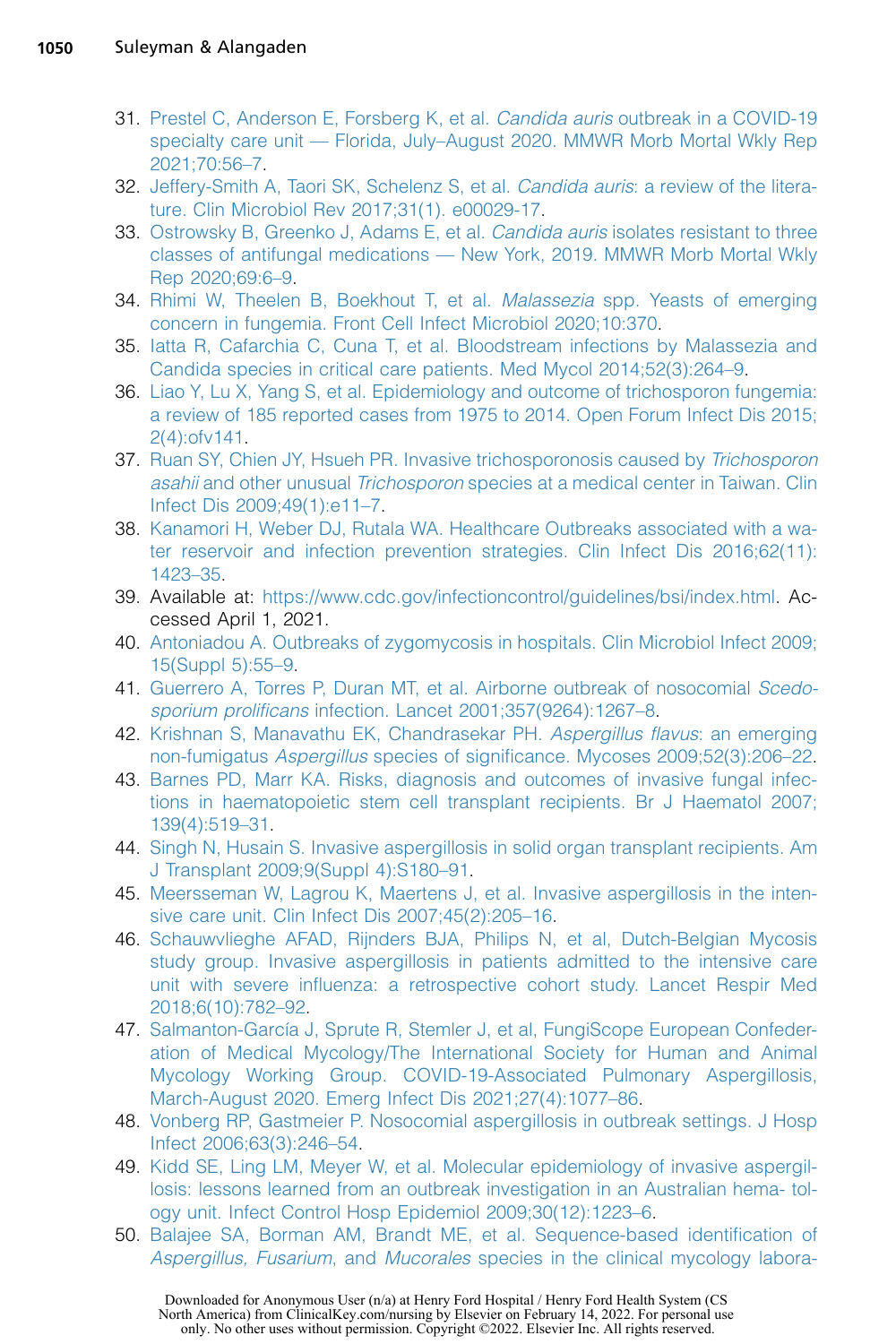[tory: where are we and where should we go from here? J Clin Microbiol 2009;](http://refhub.elsevier.com/S0891-5520(21)00075-1/sref50) [47\(4\):877–84](http://refhub.elsevier.com/S0891-5520(21)00075-1/sref50).

- <span id="page-25-0"></span>51. [Hamdi T, Karthikeyan V, Alangaden GJ. Mucormycosis in a renal transplant recip](http://refhub.elsevier.com/S0891-5520(21)00075-1/sref51)[ient. case report and comprehensive review of literature. Int J Nephrol 2014;2014:](http://refhub.elsevier.com/S0891-5520(21)00075-1/sref51) [950643](http://refhub.elsevier.com/S0891-5520(21)00075-1/sref51).
- <span id="page-25-1"></span>52. [Roden MM, Zaoutis TE, Buchanan WL, et al. Epidemiology and outcome of zygo](http://refhub.elsevier.com/S0891-5520(21)00075-1/sref52)[mycosis: a review of 929 reported cases. Clin Infect Dis 2005;41\(5\):634–53](http://refhub.elsevier.com/S0891-5520(21)00075-1/sref52).
- <span id="page-25-2"></span>53. [Novosad SA, Vasquez AM, Nambiar A, et al. Notes from the field. Probable Mu](http://refhub.elsevier.com/S0891-5520(21)00075-1/sref53)[cormycosis among adult solid organ transplant recipients at an acute care hos](http://refhub.elsevier.com/S0891-5520(21)00075-1/sref53)[pital — Pennsylvania, 2014–2015. MMWR Morb Mortal Wkly Rep 2016;65:481–2](http://refhub.elsevier.com/S0891-5520(21)00075-1/sref53).
- <span id="page-25-3"></span>54. [Cheng VCC, Chan JFW, Ngan AHY, et al. Outbreak of intestinal infection due to](http://refhub.elsevier.com/S0891-5520(21)00075-1/sref54) Rhizopus microsporus[. J Clin Microbiol 2009;47\(9\):2834–43](http://refhub.elsevier.com/S0891-5520(21)00075-1/sref54).
- <span id="page-25-4"></span>55. [Duffy J, Harris J, Gade L, et al. Mucormycosis outbreak associated with hospital](http://refhub.elsevier.com/S0891-5520(21)00075-1/sref55) [linens. Pediatr Infect Dis J 2014;33\(5\):472–6.](http://refhub.elsevier.com/S0891-5520(21)00075-1/sref55)
- <span id="page-25-5"></span>56. [Batista BG, Chaves MA, Reginatto P, et al. Human fusariosis: An emerging infec](http://refhub.elsevier.com/S0891-5520(21)00075-1/sref56)[tion that is difficult to treat. Rev Soc Bras Med Trop 2020;53:e20200013.](http://refhub.elsevier.com/S0891-5520(21)00075-1/sref56)
- <span id="page-25-6"></span>57. [Chang DC, Grant GB, O'Donnell K, et al. Multistate outbreak of](http://refhub.elsevier.com/S0891-5520(21)00075-1/sref57) Fusarium keratitis [associated with use of a contact lens solution. JAMA 2006;296\(8\):953–63](http://refhub.elsevier.com/S0891-5520(21)00075-1/sref57).
- <span id="page-25-7"></span>58. [Nucci M, Marr KA, Queiroz-Telles F, et al.](http://refhub.elsevier.com/S0891-5520(21)00075-1/sref58) Fusarium infection in hematopoietic [stem cell transplant recipients. Clin Infect Dis 2004;38\(9\):1237–42.](http://refhub.elsevier.com/S0891-5520(21)00075-1/sref58)
- <span id="page-25-8"></span>59. [O'Donnell K, Sutton DA, Rinaldi MG, et al. Genetic diversity of human patho](http://refhub.elsevier.com/S0891-5520(21)00075-1/sref59)genic members of the Fusarium oxysporum [complex inferred from multilocus](http://refhub.elsevier.com/S0891-5520(21)00075-1/sref59) [DNA sequence data and amplified fragment length polymorphism analyses: ev](http://refhub.elsevier.com/S0891-5520(21)00075-1/sref59)[idence for the recent dispersion of a geographically widespread clonal lineage](http://refhub.elsevier.com/S0891-5520(21)00075-1/sref59) [and nosocomial origin. J Clin Microbiol 2004;42\(11\):5109–20.](http://refhub.elsevier.com/S0891-5520(21)00075-1/sref59)
- <span id="page-25-9"></span>60. [Ramirez-Garcia A, Pellon A, Rementeria A, et al. Scedosporium and Lomento](http://refhub.elsevier.com/S0891-5520(21)00075-1/sref60)[spora: an updated overview of underrated opportunists. Med Mycol 2018;](http://refhub.elsevier.com/S0891-5520(21)00075-1/sref60) [56\(suppl\\_1\):102–25](http://refhub.elsevier.com/S0891-5520(21)00075-1/sref60).
- <span id="page-25-10"></span>61. [Rao CY, Pachucki C, Cali S, et al. Contaminated product water as the source of](http://refhub.elsevier.com/S0891-5520(21)00075-1/sref61) [Phialemonium curvatum bloodstream infection among patients undergoing he](http://refhub.elsevier.com/S0891-5520(21)00075-1/sref61)[modialysis. Infect Control Hosp Epidemiol 2009;30\(9\):840–7.](http://refhub.elsevier.com/S0891-5520(21)00075-1/sref61)
- <span id="page-25-11"></span>62. [McCotter OZ, Smith RM, Westercamp M, et al. Update on multistate outbreak of](http://refhub.elsevier.com/S0891-5520(21)00075-1/sref62) [fungal infections associated with contaminated methylprednisolone injections,](http://refhub.elsevier.com/S0891-5520(21)00075-1/sref62) [2012–2014. MMWR Morb Mortal Wkly Rep 2015;64\(42\):1200–1](http://refhub.elsevier.com/S0891-5520(21)00075-1/sref62).
- <span id="page-25-12"></span>63. [Yiannakis EP, Boswell TC. Systematic review of outbreaks of Pneumocystis jirove](http://refhub.elsevier.com/S0891-5520(21)00075-1/sref63)[cii pneumonia: evidence that P. jirovecii is a transmissible organism and the im](http://refhub.elsevier.com/S0891-5520(21)00075-1/sref63)[plications for healthcare infection control. J Hosp Infect 2016;93\(1\):1–8](http://refhub.elsevier.com/S0891-5520(21)00075-1/sref63).
- <span id="page-25-13"></span>64. [Musuuza JS, Guru PK, O'Horo JC, et al. The impact of chlorhexidine bathing on](http://refhub.elsevier.com/S0891-5520(21)00075-1/sref64) [hospital-acquired bloodstream infections: a systematic review and meta-anal](http://refhub.elsevier.com/S0891-5520(21)00075-1/sref64)[ysis. BMC Infect Dis 2019;19\(1\):416](http://refhub.elsevier.com/S0891-5520(21)00075-1/sref64).
- <span id="page-25-14"></span>65. [Choi EY, Park DA, Kim HJ, et al. Efficacy of chlorhexidine bathing for reducing](http://refhub.elsevier.com/S0891-5520(21)00075-1/sref65) [healthcare associated bloodstream infections: a meta-analysis. Ann Intensive](http://refhub.elsevier.com/S0891-5520(21)00075-1/sref65) [Care 2015;5\(1\):31.](http://refhub.elsevier.com/S0891-5520(21)00075-1/sref65)
- <span id="page-25-16"></span><span id="page-25-15"></span>66. [Climo MW, Yokoe DS, Warren DK, et al. Effect of daily chlorhexidine bathing on](http://refhub.elsevier.com/S0891-5520(21)00075-1/sref66) [hospital-acquired infection. N Engl J Med 2013;368\(6\):533–42.](http://refhub.elsevier.com/S0891-5520(21)00075-1/sref66)
- 67. [Voor In 't Holt AF, Helder OK, Vos MC, et al. Antiseptic barrier cap effective in](http://refhub.elsevier.com/S0891-5520(21)00075-1/sref67) [reducing central line-associated bloodstream infections: a systematic review](http://refhub.elsevier.com/S0891-5520(21)00075-1/sref67) [and meta-analysis. Int J Nurs Stud 2017;69:34–40.](http://refhub.elsevier.com/S0891-5520(21)00075-1/sref67)
- <span id="page-25-17"></span>68. [Kamboj M, Blair R, Bell N, et al. Use of disinfection cap to reduce central-line](http://refhub.elsevier.com/S0891-5520(21)00075-1/sref68)[associated bloodstream infection and blood culture contamination among](http://refhub.elsevier.com/S0891-5520(21)00075-1/sref68)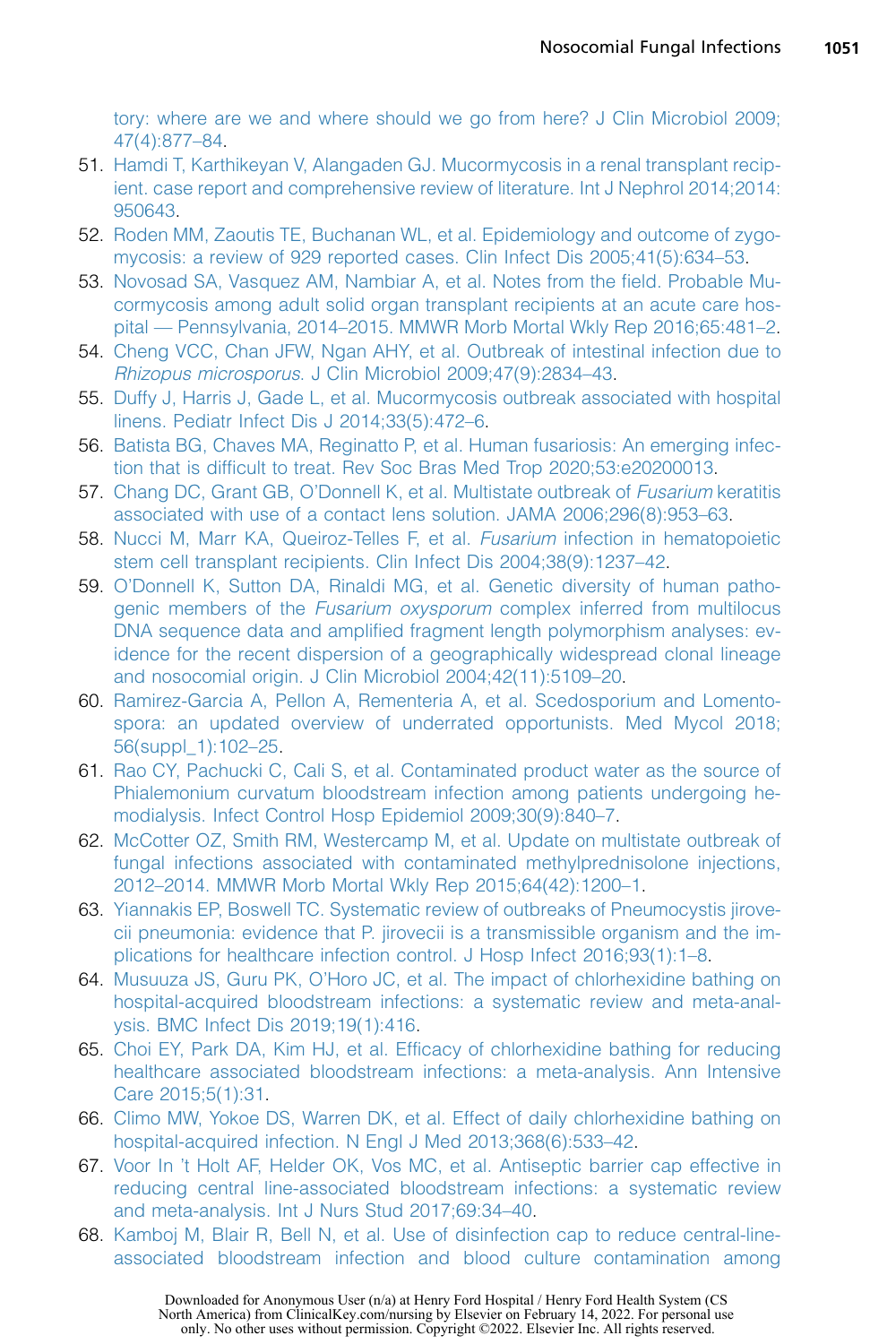[hematology-oncology patients. Infect Control Hosp Epidemiol 2015;36\(12\):](http://refhub.elsevier.com/S0891-5520(21)00075-1/sref68) [1401–8.](http://refhub.elsevier.com/S0891-5520(21)00075-1/sref68)

- <span id="page-26-0"></span>69. [Guidelines for design and construction of hospital and health care facilities.](http://refhub.elsevier.com/S0891-5520(21)00075-1/sref69) [Washington \(DC\): American Institute of Architects Facility Guidelines Institute](http://refhub.elsevier.com/S0891-5520(21)00075-1/sref69) [AAoAfH, US Dept of Health & Human Services; 2006.](http://refhub.elsevier.com/S0891-5520(21)00075-1/sref69)
- <span id="page-26-1"></span>70. [Goebes MD, Baron EJ, Mathews KL, et al. Effect of building construction on](http://refhub.elsevier.com/S0891-5520(21)00075-1/sref70) Aspergillus [concentrations in a hospital. Infect Control Hosp Epidemiol 2008;](http://refhub.elsevier.com/S0891-5520(21)00075-1/sref70) [29\(5\):462–4.](http://refhub.elsevier.com/S0891-5520(21)00075-1/sref70)
- <span id="page-26-2"></span>71. [Hansen D, Blahout B, Benner D, et al. Environmental sampling of particulate mat](http://refhub.elsevier.com/S0891-5520(21)00075-1/sref71)[ter and fungal spores during demolition of a building on a hospital area. J Hosp](http://refhub.elsevier.com/S0891-5520(21)00075-1/sref71) [Infect 2008;70\(3\):259–64.](http://refhub.elsevier.com/S0891-5520(21)00075-1/sref71)
- <span id="page-26-3"></span>72. [Sautour M, Sixt N, Dalle F, et al. Prospective survey of indoor fungal contamina](http://refhub.elsevier.com/S0891-5520(21)00075-1/sref72)[tion in hospital during a period of building construction. J Hosp Infect 2007;67\(4\):](http://refhub.elsevier.com/S0891-5520(21)00075-1/sref72) [367–73.](http://refhub.elsevier.com/S0891-5520(21)00075-1/sref72)
- <span id="page-26-4"></span>73. [Sixt N, Dalle F, Lafon I, et al. Reduced fungal contamination of the indoor environ](http://refhub.elsevier.com/S0891-5520(21)00075-1/sref73)[ment with the Plasmair \(TM\) system \(Airinspace\). J Hosp Infect 2007;65\(2\):](http://refhub.elsevier.com/S0891-5520(21)00075-1/sref73) [156–62.](http://refhub.elsevier.com/S0891-5520(21)00075-1/sref73)
- <span id="page-26-5"></span>74. [Kullberg BJ, Arendrup MC. Invasive candidiasis. N Engl J Med 2015;373\(15\):](http://refhub.elsevier.com/S0891-5520(21)00075-1/sref74) [1445–56.](http://refhub.elsevier.com/S0891-5520(21)00075-1/sref74)
- <span id="page-26-6"></span>75. [Pfaller MA, Wolk DM, Lowery TJ. T2MR and T2Candida: novel technology for the](http://refhub.elsevier.com/S0891-5520(21)00075-1/sref75) [rapid diagnosis of candidemia and invasive candidiasis. Future Microbiol 2016;](http://refhub.elsevier.com/S0891-5520(21)00075-1/sref75) [11\(1\):103–17.](http://refhub.elsevier.com/S0891-5520(21)00075-1/sref75)
- <span id="page-26-7"></span>76. [Monday LM, Parraga Acosta T, Alangaden G. T2Candida for the diagnosis and](http://refhub.elsevier.com/S0891-5520(21)00075-1/sref76) [management of invasive candida infections. J Fungi \(Basel\) 2021;7\(3\):178.](http://refhub.elsevier.com/S0891-5520(21)00075-1/sref76)
- <span id="page-26-8"></span>77. Available at: [https://genmarkdx.com/panels/eplex-panels/bcid-panels/.](https://genmarkdx.com/panels/eplex-panels/bcid-panels/) Accessed May 27, 2021.
- <span id="page-26-9"></span>78. T2 biosystems, products & technology international: product pipeline-T2Cauris panel RUO. Available at: [https://www.t2biosystems.com/products-technology](https://www.t2biosystems.com/products-technology-ous/pipeline-ous/t2candida-auris-panel-ruo-ous/)[ous/pipeline-ous/t2candida-auris-panel-ruo-ous/.](https://www.t2biosystems.com/products-technology-ous/pipeline-ous/t2candida-auris-panel-ruo-ous/) Accessed May 27, 2021.
- <span id="page-26-10"></span>79. National Healthcare Safety Network (NHSN). Patient safety component manual. 2021. Available at: [https://www.cdc.gov/nhsn/pdfs/pscmanual/pcsmanual\\_](https://www.cdc.gov/nhsn/pdfs/pscmanual/pcsmanual_current.pdf) [current.pdf.](https://www.cdc.gov/nhsn/pdfs/pscmanual/pcsmanual_current.pdf) Accessed January 16, 2021.
- <span id="page-26-11"></span>80. [Donnelly JP, Chen SC, Kauffman CA, et al. Revision and update of the consensus](http://refhub.elsevier.com/S0891-5520(21)00075-1/sref80) [definitions of invasive fungal disease from the European Organization for](http://refhub.elsevier.com/S0891-5520(21)00075-1/sref80) [Research and Treatment of Cancer and the Mycoses Study Group Education](http://refhub.elsevier.com/S0891-5520(21)00075-1/sref80) [and Research Consortium. Clin Infect Dis 2020;71\(6\):1367–76.](http://refhub.elsevier.com/S0891-5520(21)00075-1/sref80)
- <span id="page-26-13"></span>81. [White PL, Wingard JR, Bretagne S, et al. Aspergillus polymerase chain reaction:](http://refhub.elsevier.com/S0891-5520(21)00075-1/sref81) [systematic review of evidence for clinical use in comparison with antigen testing.](http://refhub.elsevier.com/S0891-5520(21)00075-1/sref81) [Clin Infect Dis 2015;61\(8\):1293–303.](http://refhub.elsevier.com/S0891-5520(21)00075-1/sref81)
- <span id="page-26-14"></span><span id="page-26-12"></span>82. [Ota](http://refhub.elsevier.com/S0891-5520(21)00075-1/sref82)šević S, Momčilović S, Stojanović NM, et al. Non-culture based assays for the [detection of fungal pathogens. J Mycol Med 2018;28\(2\):236–48](http://refhub.elsevier.com/S0891-5520(21)00075-1/sref82).
- 83. [Arastehfar A, Carvalho A, Nguyen MH. COVID-19-Associated Candidiasis \(CAC\):](http://refhub.elsevier.com/S0891-5520(21)00075-1/sref83) [an underestimated complication in the absence of immunological predisposi](http://refhub.elsevier.com/S0891-5520(21)00075-1/sref83)[tions? J Fungi \(Basel\) 2020;6\(4\):211](http://refhub.elsevier.com/S0891-5520(21)00075-1/sref83).
- <span id="page-26-15"></span>84. Nucci M, Barreiros G, Guimarães LF, et al. Increased incidence of candidemia in [a tertiary care hospital with the COVID-19 pandemic. Mycoses 2021;64\(2\):152–6.](http://refhub.elsevier.com/S0891-5520(21)00075-1/sref84)
- 85. [Mastrangelo A, Germinario BN, Ferrante M, et al, COVID-BioB Study Group. Can](http://refhub.elsevier.com/S0891-5520(21)00075-1/sref85)[didemia in COVID-19 patients: incidence and characteristics in a prospective](http://refhub.elsevier.com/S0891-5520(21)00075-1/sref85) [cohort compared to historical non-COVID-19 controls. Clin Infect Dis 2020.](http://refhub.elsevier.com/S0891-5520(21)00075-1/sref85) [ciaa1594.](http://refhub.elsevier.com/S0891-5520(21)00075-1/sref85)